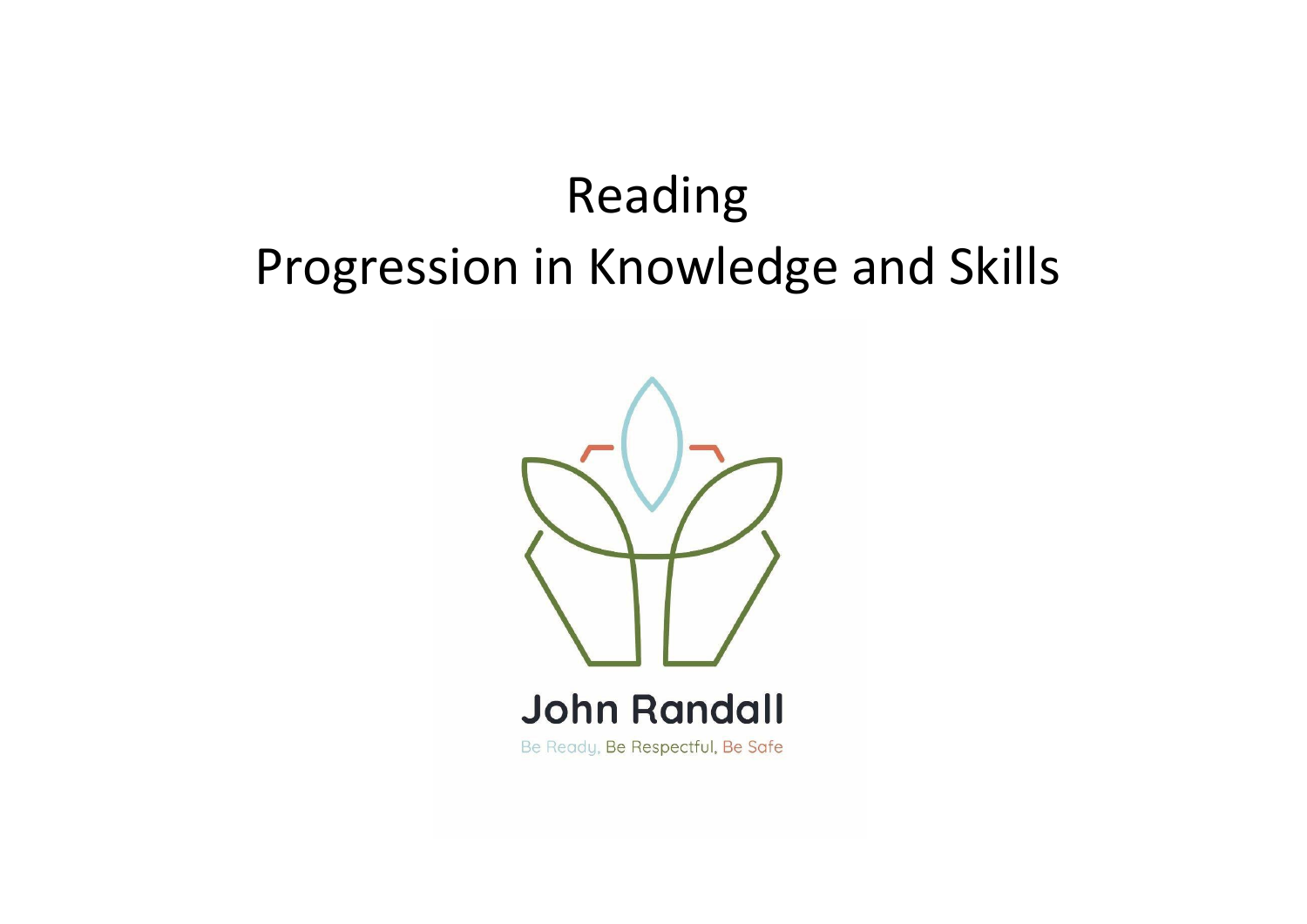### **National Curriculum Objectives**

|                                  | <b>EYFS ELG</b>                                                                                                                                                                                                                                                                                                                                | Year 1                                                                                                                                                                                                                                                                                                                                                               | Year 2                                                                                                                                                                                                                                                                                                                                                                                 | Year 3                                                                                                                                                                                                                                                                                                       | Year 4                                                                                                                                                                                                                                                                                                       | Year 5                                                                                                                                                                                                                                                                                                                                   | Year 6                                                                                                                                                                                                                                                                                                                                  |
|----------------------------------|------------------------------------------------------------------------------------------------------------------------------------------------------------------------------------------------------------------------------------------------------------------------------------------------------------------------------------------------|----------------------------------------------------------------------------------------------------------------------------------------------------------------------------------------------------------------------------------------------------------------------------------------------------------------------------------------------------------------------|----------------------------------------------------------------------------------------------------------------------------------------------------------------------------------------------------------------------------------------------------------------------------------------------------------------------------------------------------------------------------------------|--------------------------------------------------------------------------------------------------------------------------------------------------------------------------------------------------------------------------------------------------------------------------------------------------------------|--------------------------------------------------------------------------------------------------------------------------------------------------------------------------------------------------------------------------------------------------------------------------------------------------------------|------------------------------------------------------------------------------------------------------------------------------------------------------------------------------------------------------------------------------------------------------------------------------------------------------------------------------------------|-----------------------------------------------------------------------------------------------------------------------------------------------------------------------------------------------------------------------------------------------------------------------------------------------------------------------------------------|
| <b>Decoding</b>                  | Say a sound for each<br>letter in the alphabet<br>and at least 10 digraphs                                                                                                                                                                                                                                                                     | *apply phonic<br>knowledge to decode<br>words.<br>*speedily read all 40+<br>letters/groups for 40+<br>phonemes.<br>*read accurately by<br>blending taught GPC.<br>*read common exception words<br>*read common suffixes (-s, -<br>es, - ing, -ed, etc.)<br>*read multisyllable<br>words containing<br>taught GPCs.<br>*read contractions and<br>understanding use of | *secure phonic decoding<br>until reading is fluent.<br>*read accurately by<br>blending, including<br>alternative sounds for<br>graphemes.<br>*read multisyllable words<br>containing these<br>graphemes.<br>*read common suffixes.<br>*read exception words,<br>noting unusual<br>correspondences.<br>*read most words quickly &<br>accurately without overt<br>sounding and blending. | *apply their growing<br>knowledge of root words,<br>prefixes and suffixes, both to<br>read aloud and to understand<br>the meaning of new words<br>they meet.<br>*read further exception words,<br>noting the unusual<br>correspondences between<br>spelling and sound, and where<br>these occur in the word. | *apply their growing<br>knowledge of root words,<br>prefixes and suffixes, both to<br>read aloud and to understand<br>the meaning of new words<br>they meet.<br>*read further exception words,<br>noting the unusual<br>correspondences between<br>spelling and sound, and where<br>these occur in the word. | *apply their growing<br>knowledge of root words,<br>prefixes and suffixes<br>(morphology and etymology),<br>both to read aloud and to<br>understand the meaning of<br>new words that they meet.                                                                                                                                          | *apply their growing<br>knowledge of root words,<br>prefixes and suffixes<br>(morphology and etymology),<br>both to read aloud and to<br>understand the meaning of<br>new words that they meet.                                                                                                                                         |
| <b>Range of reading</b>          | -Read aloud simple sentences<br>and books that are consistent<br>with their phonic knowledge,<br>including some common<br>exception words<br>-Listen attentively and<br>respond to what they hear<br>with relevant questions,<br>comments, actions when<br>being read to and during<br>whole class discussions and<br>small group interactions | *listening to and discussing a<br>wide range of poems, stories<br>and non-fiction at a level<br>beyond that at which they can<br>read independently.<br>*being encouraged to link<br>what they read or hear<br>read to their own<br>experiences.                                                                                                                     | *listening to, discussing and<br>expressing views about a wide<br>range of contemporary and<br>classic poetry, stories and<br>non-fiction at a level beyond<br>that at which they can read<br>independently.                                                                                                                                                                           | *listening to and discussing a<br>wide range of fiction, poetry,<br>plays,<br>non-fiction and reference<br>books or textbooks.<br>*reading books that are<br>structured in different ways<br>and reading for a range of<br>purposes.                                                                         | *listening to and discussing a<br>wide range of fiction, poetry,<br>plays,<br>non-fiction and reference<br>books or textbooks.<br>*reading books that are<br>structured in different ways<br>and reading for a range of<br>purposes.                                                                         | *continuing to read and<br>discuss an increasingly wide<br>range of fiction, poetry, plays,<br>non-fiction and reference<br>books or textbooks.<br>*reading books that are<br>structured in different ways<br>and reading for a range of<br>purposes.<br>*making comparisons within<br>and across books.                                 | *continuing to read and<br>discuss an increasingly wide<br>range of fiction, poetry, plays,<br>non-fiction and reference<br>books or textbooks.<br>*reading books that are<br>structured in different ways<br>and reading for a range of<br>purposes.<br>*making comparisons within<br>and across books.                                |
| <b>Familiarity with texts</b>    | Demonstrate understanding of<br>what has been read to them<br>by retelling stories and<br>narratives using their own<br>words and recently introduced<br>vocabulary                                                                                                                                                                            | *becoming very familiar with<br>key stories, fairy stories and<br>traditional tales, retelling<br>them and considering their<br>particular characteristics.<br>*recognising and joining in<br>with predictable phrases.                                                                                                                                              | *becoming increasingly<br>familiar with and retelling a<br>wider range of stories, fairy<br>stories and traditional tales.<br>*recognising simple<br>recurring literary language<br>in stories and poetry.                                                                                                                                                                             | *increasing their familiarity<br>with a wide range of books,<br>including fairy stories, myths<br>and legends, and retelling<br>some of these orally<br>*identifying themes and<br>conventions in a wide<br>range of books.                                                                                  | *increasing their familiarity<br>with a wide range of books,<br>including fairy stories, myths<br>and legends, and retelling<br>some of these orally.<br>*identifying themes and<br>conventions in a wide<br>range of books.                                                                                 | *increasing their familiarity<br>with a wide range of books,<br>including myths, legends and<br>traditional stories, modern<br>fiction, fiction from our<br>literary heritage, and books<br>from other cultures and<br>traditions.<br>*identifying and discussing<br>themes and conventions in<br>and across a wide range of<br>writing. | *increasing their familiarity<br>with a wide range of books,<br>including myths, legends and<br>traditional stories, modern<br>fiction, fiction from our<br>literary heritage, and books<br>from other cultures and<br>traditions.<br>*identifying and discussing<br>themes and conventions in<br>and across a wide range of<br>writing |
| Poetry<br>and<br>performa<br>nce |                                                                                                                                                                                                                                                                                                                                                | *learning to appreciate<br>rhymes and poems, and to<br>recite some by heart.                                                                                                                                                                                                                                                                                         | *continuing to build up a<br>repertoire of poems learnt<br>by heart, appreciating these<br>and reciting some, with<br>appropriate intonation to<br>make the meaning clear.                                                                                                                                                                                                             | *preparing poems and play<br>scripts to read aloud and to<br>perform, showing<br>understanding through<br>intonation, tone, volume and<br>action.<br>*recognising some different<br>forms of poetry.                                                                                                         | *preparing poems and play<br>scripts to read aloud and to<br>perform, showing<br>understanding through<br>intonation, tone, volume and<br>action.<br>*recognising some different<br>forms of poetry.                                                                                                         | *learning a wider range of<br>poetry by heart preparing<br>poems and plays to read<br>aloud and to perform,<br>showing understanding<br>through intonation, tone and<br>volume so that the meaning is<br>clear to an audience.                                                                                                           | *learning a wider range of<br>poetry by heart preparing<br>poems and plays to read<br>aloud and to perform,<br>showing understanding<br>through intonation, tone and<br>volume so that the meaning is<br>clear to an audience.                                                                                                          |
| <b>Word meanings</b>             | <b>Read words consistent</b><br>with their phonic<br>knowledge by sound--<br>blending                                                                                                                                                                                                                                                          | *discussing word<br>meanings, linking new<br>meanings to those already<br>known.                                                                                                                                                                                                                                                                                     | *discussing and clarifying<br>the meanings of words,<br>linking new meanings to<br>known vocabulary.<br>*discussing their favourite                                                                                                                                                                                                                                                    | *using dictionaries to check<br>the meaning of words that<br>they have read.                                                                                                                                                                                                                                 | *using dictionaries to check<br>the meaning of words that<br>they have read.                                                                                                                                                                                                                                 |                                                                                                                                                                                                                                                                                                                                          |                                                                                                                                                                                                                                                                                                                                         |
| <b>Understanding</b>             | Make comments about<br>what they have heard and<br>ask questions to clarify                                                                                                                                                                                                                                                                    | *drawing on what they<br>already know or on<br>background information<br>and vocabulary provided                                                                                                                                                                                                                                                                     | *discussing the sequence of<br>events in books and how<br>items of information are                                                                                                                                                                                                                                                                                                     | *checking that the text makes<br>sense to them, discussing<br>their understanding and<br>explaining the meaning of                                                                                                                                                                                           | *checking that the text makes<br>sense to them, discussing<br>their understanding and<br>explaining the meaning of                                                                                                                                                                                           | * checking that the book<br>makes sense to them,<br>discussing their<br>understanding and exploring                                                                                                                                                                                                                                      | * checking that the book<br>makes sense to them,<br>discussing their<br>understanding and exploring                                                                                                                                                                                                                                     |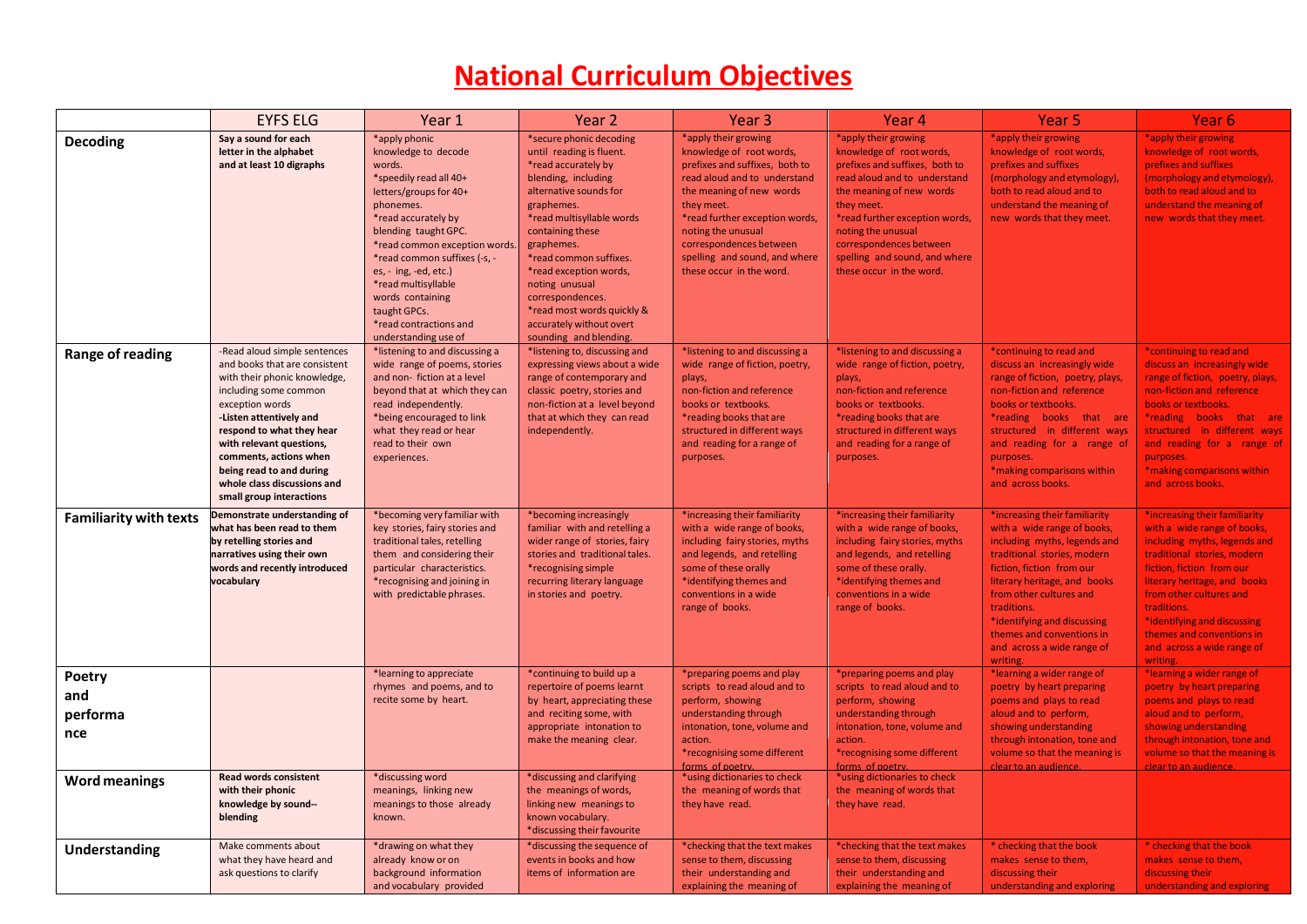| <b>Inference</b>          | their understanding<br>-hold conversation when<br>exchanged in back-and-<br>forth exchanges with their<br>teacher and peers                             | *checking that the text<br>makes sense to them as<br>they read and correcting<br>inaccurate reading.<br>*discussing the significance of<br>the title and events.<br>*making inferences on the<br>basis of what is being said and<br>done. | *drawing on what they<br>already know or on<br>background information<br>and vocabulary provided<br>by the teacher.<br>*checking that the text<br>makes sense to them as<br>*making inferences on the<br>basis of what is being said and<br>done.<br>*answering and asking<br>annitaann                                                                              | *asking questions to improve<br>their understanding of a text<br>*identifying main ideas<br>drawn from more than one<br>paragraph and<br>summarising these.<br>*drawing inferences such as<br>inferring characters' feelings,<br>thoughts and motives from<br>their actions, and justifying<br>inferences with evidence. | *asking questions to improve<br>their understanding of a text.<br>*identifying main ideas<br>drawn from more than one<br>paragraph and<br>summarising these.<br>*drawing inferences such as<br>inferring characters' feelings,<br>thoughts and motives from<br>their actions, and justifying<br>inferences with evidence. | *asking questions to improve<br>their understanding.<br>*summarising the main ideas<br>drawn from more than one<br>paragraph, identifying key<br>details to support the main<br>ideas.<br>*drawing inferences such as<br>inferring characters' feelings,<br>thoughts and motives from<br>their actions, and justifying<br>inferences with evidence.           | *asking questions to improve<br>their understanding.<br>*summarising the main ideas<br>drawn from more than one<br>paragraph, identifying key<br>details to support the main<br>ideas.<br>*drawing inferences such as<br>inferring characters' feelings,<br>thoughts and motives from<br>their actions, and justifying<br>inferences with evidence.           |
|---------------------------|---------------------------------------------------------------------------------------------------------------------------------------------------------|-------------------------------------------------------------------------------------------------------------------------------------------------------------------------------------------------------------------------------------------|----------------------------------------------------------------------------------------------------------------------------------------------------------------------------------------------------------------------------------------------------------------------------------------------------------------------------------------------------------------------|--------------------------------------------------------------------------------------------------------------------------------------------------------------------------------------------------------------------------------------------------------------------------------------------------------------------------|---------------------------------------------------------------------------------------------------------------------------------------------------------------------------------------------------------------------------------------------------------------------------------------------------------------------------|---------------------------------------------------------------------------------------------------------------------------------------------------------------------------------------------------------------------------------------------------------------------------------------------------------------------------------------------------------------|---------------------------------------------------------------------------------------------------------------------------------------------------------------------------------------------------------------------------------------------------------------------------------------------------------------------------------------------------------------|
| <b>Prediction</b>         | Anticipate (where appropriate)<br>ey events in stories                                                                                                  | *predicting what might happen<br>on the basis of what has been<br>read so far.                                                                                                                                                            | *predicting what might happen<br>on the basis of what has been<br>read so far.                                                                                                                                                                                                                                                                                       | *predicting what might<br>happen from details stated<br>and implied.                                                                                                                                                                                                                                                     | *predicting what might<br>happen from details stated<br>and implied.                                                                                                                                                                                                                                                      | *predicting what might<br>happen from details stated<br>and implied.                                                                                                                                                                                                                                                                                          | *predicting what might<br>happen from details stated<br>and implied.                                                                                                                                                                                                                                                                                          |
| <b>Authorial intent</b>   |                                                                                                                                                         |                                                                                                                                                                                                                                           |                                                                                                                                                                                                                                                                                                                                                                      | *discussing words and<br>phrases that capture the<br>reader's interest and<br>imagination.<br>*identifying<br>how<br>language,<br>structure,<br>and<br>presentation<br>contribute to meaning                                                                                                                             | *discussing words and<br>phrases that capture the<br>reader's interest and<br>imagination.<br>*identifying<br>how<br>structure,<br>language,<br>and<br>presentation<br>contribute to meaning.                                                                                                                             | *identifying<br>how<br>language,<br>structure<br>and<br>presentation<br>contribute to meaning.<br>*discuss and evaluate how<br>authors use language,<br>including figurative<br>language, considering the                                                                                                                                                     | *identifying<br>how<br>language,<br>structure<br>and<br>presentation<br>contribute to meaning.<br>*discuss and evaluate how<br>authors use language,<br>including figurative<br>language, considering the                                                                                                                                                     |
| <b>Non-fiction</b>        |                                                                                                                                                         |                                                                                                                                                                                                                                           | *being introduced to non-<br>fiction books that are<br>structured in different ways.                                                                                                                                                                                                                                                                                 | *retrieve and record<br>information from non-<br>fiction.                                                                                                                                                                                                                                                                | *retrieve and record<br>information from non-<br>fiction.                                                                                                                                                                                                                                                                 | *distinguish between<br>statements of fact and<br>opinion.<br>*retrieve, record and                                                                                                                                                                                                                                                                           | *distinguish between<br>statements of fact and<br>opinion.<br>*retrieve, record and                                                                                                                                                                                                                                                                           |
| <b>Discussing reading</b> | -Use and understand recently<br>, introduced vocabulary<br>during discussion about<br>stories, non-fiction, rhymes<br>and poems and during role<br>play | *participate in discussion<br>about what is read to them,<br>taking turns and listening to<br>what others say.<br>*explain clearly their<br>understanding of what is<br>read to them.                                                     | *participate in discussion<br>about books, poems & other<br>works that are read to them<br>& those that they can read<br>for themselves, taking turns<br>and listening to what others<br>say.<br>*explain and discuss their<br>understanding of books,<br>poems and other material,<br>both those that they listen<br>to and those that they read<br>for themselves. | *participate in discussion<br>about both books that are<br>read to them and those they<br>can read for themselves,<br>taking turns and listening to<br>what others say.                                                                                                                                                  | *participate in discussion<br>about both books that are<br>read to them and those they<br>can read for themselves,<br>taking turns and listening to<br>what others say.                                                                                                                                                   | *recommending books that<br>they have read to their<br>peers, giving reasons for<br>their choices.<br>*participate in discussions<br>about books, building on<br>their own and others' ideas<br>and challenging views<br>courteously.<br>*explain and discuss their<br>understanding of what they<br>have read, including through<br>formal presentations and | *recommending books that<br>they have read to their<br>peers, giving reasons for<br>their choices.<br>*participate in discussions<br>about books, building on<br>their own and others' ideas<br>and challenging views<br>courteously.<br>*explain and discuss their<br>understanding of what they<br>have read, including through<br>formal presentations and |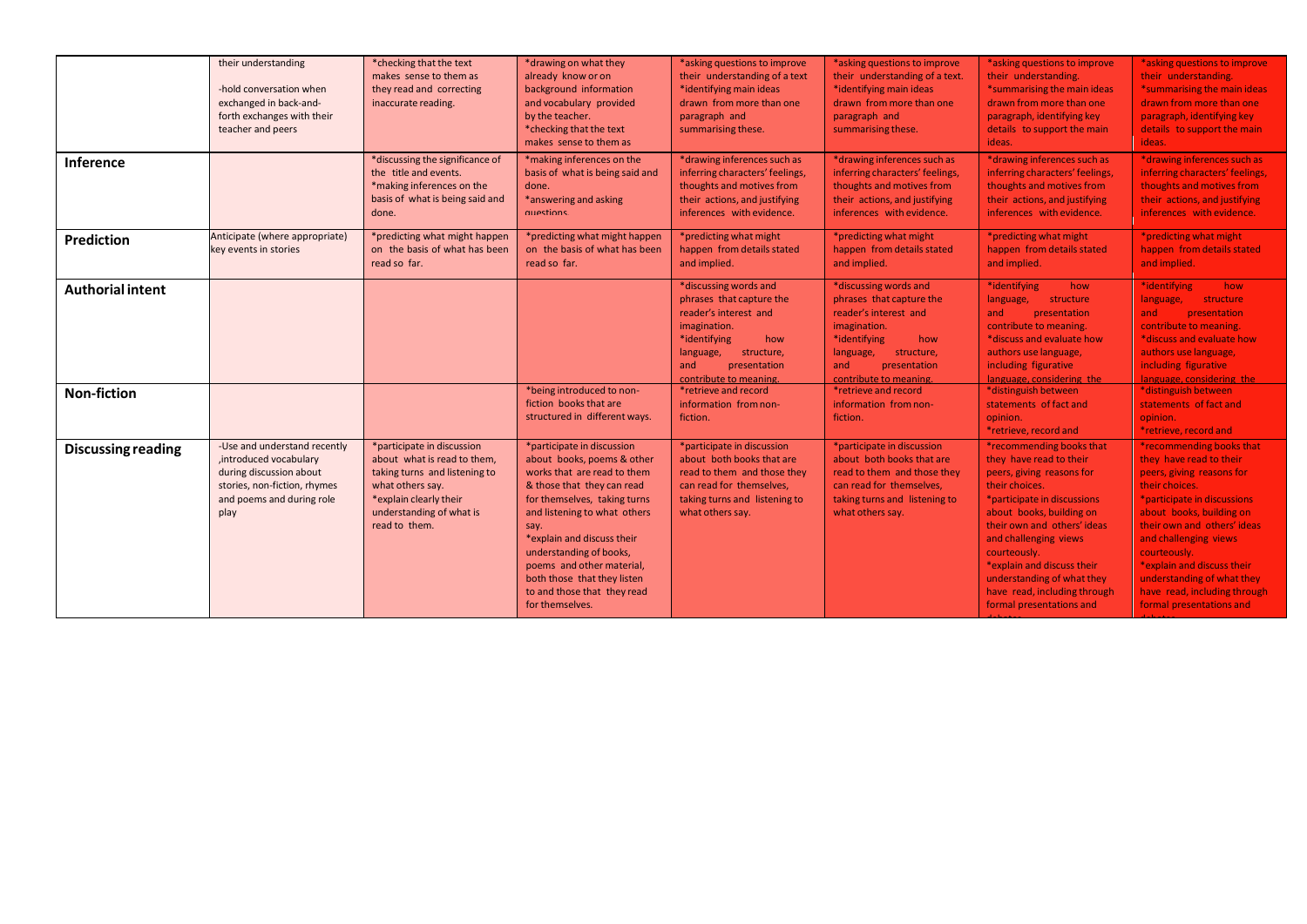#### **Skills and strategies to read for understanding**

|                                                                                                                                                             | <b>EYFS ELG</b>                                                                                                                                                                                          | Year 1                                                                 | Year 2                                                                                                                 | Year 3                                                                                                               | Year 4                                                                                 | Year 5                                                                                                                                      | Year 6                                                                                                                                                                 |
|-------------------------------------------------------------------------------------------------------------------------------------------------------------|----------------------------------------------------------------------------------------------------------------------------------------------------------------------------------------------------------|------------------------------------------------------------------------|------------------------------------------------------------------------------------------------------------------------|----------------------------------------------------------------------------------------------------------------------|----------------------------------------------------------------------------------------|---------------------------------------------------------------------------------------------------------------------------------------------|------------------------------------------------------------------------------------------------------------------------------------------------------------------------|
| Take pleasure in<br>reading: Develop<br>positive attitudes to<br>reading and enjoy<br>listening to books                                                    | Read words consistent with<br>their phonic knowledge by<br>sound-blending<br>-Say a sound for each letter in<br>the alphabet and at least 10<br>digraphs                                                 | *Select books for personal<br>reading and give reasons for<br>choices. | *Read and listen to whole<br>books, make choices for<br>their personal reading.                                        | *Sustain their reading<br>for enjoyment and to<br>find out.                                                          | *Read independently<br>complete short texts and<br>sections from information<br>books. | *Listen to texts read to them.<br>*Read favourite authors<br>choose books to<br>and<br>the<br>read<br>on<br>of<br>recommendation<br>others. | *Listen to texts read to them<br>and sustain their reading of<br>longer and more challenging<br>texts.                                                                 |
| read to them<br><b>Discuss books:</b><br>Participate in<br>discussion about<br>what is read to<br>them, taking turns<br>and listening to<br>what others say | -Make comments about what<br>they have heard and ask<br>questions to clarify their<br>understanding<br>-Hold conversation when<br>engaged in back-and-forth<br>exchanges with their teacher<br>and peers | *Discuss books they like and<br>give reasons for choices.              | *Justify their choices of books<br>and their preferences from<br>the books they have read or<br>have had read to them. | *Discuss why they like<br>particular books or authors<br>with others, giving reasons.                                | *Describe and review their<br>own reading habits.                                      | *Talk about books referring<br>to details and examples in<br>the text.                                                                      | *Discuss their personal<br>reading with others and<br>articulate their personal<br>response to their reading,<br>identifying how and why a<br>text affects the reader. |
| <b>Extend their range</b><br>of reading                                                                                                                     |                                                                                                                                                                                                          | *Select books to read and<br>listen to.                                | *Make choices from a<br>selection of texts to hear and<br>to read themselves.                                          | *Extend the range of books<br>read by browsing and<br>selecting texts, including<br>poetry, to read<br>indenendently | *Develop their reading<br>stamina as they read longer<br>texts.                        | *Plan personal reading goals<br>which reflect their interests<br>and extend their range.                                                    | *Develop<br>their<br>reading<br>stamina and complete the<br>independent<br>reading of<br>some longer texts.                                                            |

#### **Understanding the vocabulary used in texts**

|                                                      | <b>EYFS ELG</b>                                                                                                                                                           | Year 1                                                                                                     | Year 2                                                                                                                                                                              | Year 3                                                                                                                                                                                                                                 | Year 4                                                                                                                                               | Year 5                                                                                                                                                                  | Year 6                                                                                                                                                                                                                                                               |
|------------------------------------------------------|---------------------------------------------------------------------------------------------------------------------------------------------------------------------------|------------------------------------------------------------------------------------------------------------|-------------------------------------------------------------------------------------------------------------------------------------------------------------------------------------|----------------------------------------------------------------------------------------------------------------------------------------------------------------------------------------------------------------------------------------|------------------------------------------------------------------------------------------------------------------------------------------------------|-------------------------------------------------------------------------------------------------------------------------------------------------------------------------|----------------------------------------------------------------------------------------------------------------------------------------------------------------------------------------------------------------------------------------------------------------------|
| Use prior knowledge<br>to support<br>understanding   |                                                                                                                                                                           | *Think about what they<br>about events or<br>know<br>topics prior to reading.                              | *Link the events or topic<br>from a text to their own<br>experience and/ or<br>information they know.<br>*Recognise how books are<br>similar to others they have<br>read or heard.  | *Link the events or topic<br>from a text to their own<br>experience and/ or<br>information gathered. Begin<br>to make links to similar<br>books they have read.                                                                        | *Link what they've read in a<br>text to what they know, their<br>experience and that of others,<br>and their experience of<br>reading similar texts. | *Use background knowledge<br>or information about the<br>topic or text type to establish<br>expectations about a text.<br>Compare what is read to<br>what was expected. | *Comment on what they have<br>read and compare this to<br>what they expected to read,<br>e.g. in relation to events,<br>ideas etc. Make comparisons<br>between a text and others<br>they have read.                                                                  |
| <b>Check that books</b><br>make sense to<br>them     | Demonstrate understanding<br>of what has been read to<br>them by retelling stories and<br>narratives using their own<br>and<br>recently<br>words<br>introduced vocabulary | *Listen to their own reading,<br>and that of others, and make<br>check at regular<br>a sense<br>intervals. | *Check that a text makes<br>sense to them as they read,<br>pausing when reading to<br>check their understanding<br>and, where necessary, re-<br>reading to regain<br>understanding. | *Use contextual and<br>grammatical knowledge, as<br>well as background<br>knowledge and<br>understanding of word<br>meanings, to make sense of<br>what they have read. Put into<br>their own words their<br>understanding of what they | *Monitor their understanding<br>of a text and take steps to<br>retrieve the meaning if<br>comprehension has been lost.                               | *Develop an active attitude<br>towards reading: seeking<br>answers, anticipating events,<br>empathising with characters<br>and imagining events that are<br>described.  | *Link parts of a text together<br>in order to understand how<br>details or specific sections<br>support a main idea or point.<br>Accept uncertainty about the<br>ideas or events described in a<br>text where an author is<br>deliberately obscuring the<br>meaning. |
| Ask<br>questions to<br>improve their<br>understandin | Make, comments about what<br>they have heard and ask<br>questions to clarify their<br>understanding                                                                       | *Ask questions about aspects of<br>text they don't understand.                                             | *Ask questions about a text<br>to ensure they understand<br>events or ideas in a text.                                                                                              | *Ask questions to clarify<br>the meaning of events or<br>ideas introduced or<br>explored in a text that they<br>don't understand.                                                                                                      | *Ask questions to explore<br>meanings and explanations of<br>the events or ideas<br>introduced or developed in a<br>text.                            | *Identify aspects of a text they<br>are not clear about. Ask<br>questions to clarify their<br>understanding or research<br>the topic to find out more.                  | *Identify where they do not<br>fully understand a text. Ask<br>effective questions that will<br>help them clarify their<br>understanding of the text or<br>the topic they are                                                                                        |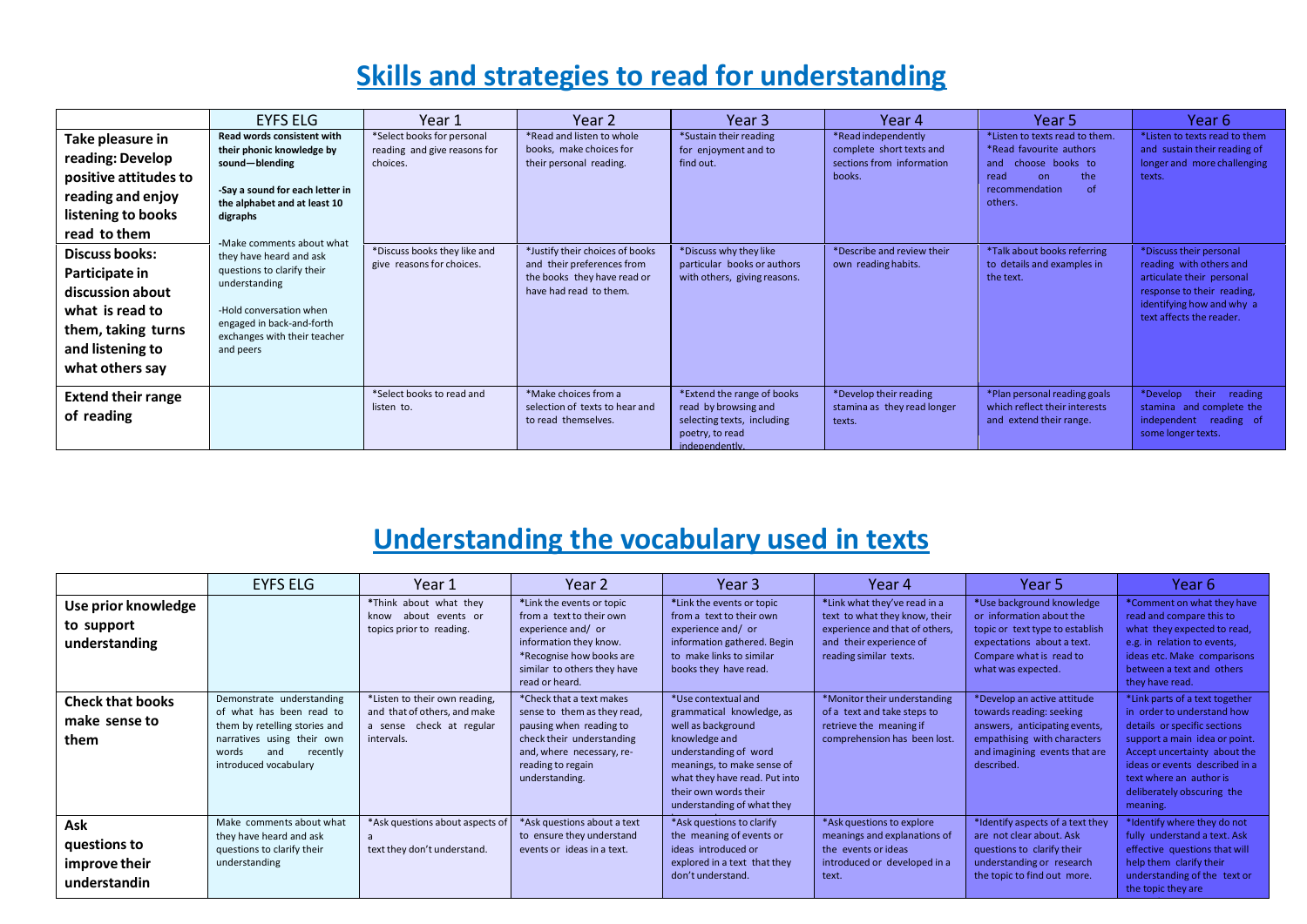| Skim, scan and<br>read closely                                                |                                  | *Skim read to gain an<br>overview of a page/text by<br>focusing on significant parts<br>-names, captions, titles.<br>*Scan the text to locate<br>specific information-<br>using titles, labels. | *Speculate about the<br>meaning of the section or<br>page by skim reading title,<br>contents page, illustrations,<br>headings and sub- headings.<br>*Scan pages to find specific<br>information, using key<br>words or phrases and<br>headings.<br>*Read sections of text more<br>carefully, e.g. to answer a | *Skim opening sentences of each<br>paragraph to get an overview of<br>a page or section of text.<br>*Scan contents, indexes and<br>pages to locate specific<br>information accurately.<br>*Identify sections of a text that<br>they need to read carefully in<br>order to find specific<br>information or answer a<br>question. | *Skim read a text to get an<br>overview of it, scan for key<br>words, phrases and headings.<br>*Decide which sections of<br>text to read more carefully<br>to fulfil a particular purpose,<br>e.g. to summarise a text.                                                                                                                                                                                                                                                             | *Locate information<br>accurately through<br>skimming to gain an overall<br>sense of the text.<br>*Scan a text to gain<br>specific information.<br>*Use the skills of skimming and<br>scanning to identify sections of<br>text to read more carefully and<br>re-read/read on as<br>appropriate.                                                    | *Evaluate the value of a text<br>for an identified purpose,<br>drawing on information<br>acquired by skimming and<br>scanning.<br>*Read carefully sections of<br>texts to research<br>information and to answer<br>questions.                                                                                                                    |
|-------------------------------------------------------------------------------|----------------------------------|-------------------------------------------------------------------------------------------------------------------------------------------------------------------------------------------------|---------------------------------------------------------------------------------------------------------------------------------------------------------------------------------------------------------------------------------------------------------------------------------------------------------------|---------------------------------------------------------------------------------------------------------------------------------------------------------------------------------------------------------------------------------------------------------------------------------------------------------------------------------|-------------------------------------------------------------------------------------------------------------------------------------------------------------------------------------------------------------------------------------------------------------------------------------------------------------------------------------------------------------------------------------------------------------------------------------------------------------------------------------|----------------------------------------------------------------------------------------------------------------------------------------------------------------------------------------------------------------------------------------------------------------------------------------------------------------------------------------------------|--------------------------------------------------------------------------------------------------------------------------------------------------------------------------------------------------------------------------------------------------------------------------------------------------------------------------------------------------|
| Use strategies to<br>locate or infer the<br>0f<br>meaning<br>unfamiliar words |                                  | *Speculate about the<br>possible meanings of<br>unfamiliar words met in<br>reading.<br>*Check whether the<br>suggested meanings<br>make sense in the<br>context of the text.                    | *Learn how to find the<br>meaning of an unfamiliar word<br>where this is explained in<br>preceding or subsequent<br>sentences or in a glossary.<br>*Check whether a suggested<br>meaning of an unfamiliar<br>word makes sense in the<br>context of the passage.                                               | *Practise re-reading a sentence<br>and reading on in order to locate<br>or infer the meaning of<br>unfamiliar words.<br>*Discuss unfamiliar words and<br>their possible meaning to clarify<br>their understanding of a<br>sentence or passage.                                                                                  | *Identify unfamiliar<br>vocabulary in a text and<br>adopt appropriate strategies<br>to locate or infer the<br>meaning. (E.g. re-reading<br>surrounding sentences and/<br>or paragraphs to identify an<br>explanation or develop a<br>sensible inference, by<br>identifying root words and<br>derivatives, using the context<br>and syntax, or using aids such<br>as glossaries or dictionaries.)<br>Identify where unfamiliar<br>words are not explained in<br>the text and where a | *Identify when they do not<br>understand the vocabulary used<br>in a text and need to clarify the<br>meaning.<br>*Give increasingly precise<br>explanations of word meanings<br>that fit with the context of the<br>text they are reading.<br>*Check the plausibility and<br>accuracy of their explanation<br>or inference of the word<br>meaning. | *Check the plausibility and<br>accuracy of their explanation<br>of or inference about a word<br>meaning.<br>*Identify when they do not<br>understand the vocabulary<br>used in a text and apply<br>appropriate strategies (re $-$<br>reading, reading on, using the<br>context, knowledge of syntax<br>or word roots) to clarify the<br>meaning. |
| <b>Annotate text</b>                                                          |                                  | *Mark significant<br>incidents in a story or<br>information in a non-<br>fiction text.                                                                                                          | *Make simple notes on a text,<br>e.g. underlining key words or<br>phrases, adding headings etc.                                                                                                                                                                                                               | *Mark a text to identify<br>unfamiliar words and ideas to be<br>clarified or explored in<br>discussion and subsequent re-<br>reading.<br>*Read and identify the main<br>points or gist of the text, e.g.<br>underlining or highlighting<br>key words or phrases, listing<br>key points, or marking<br>important information.    | *Mark texts to identify<br>vocabulary and ideas which<br>they need to clarify.<br>*Mark a text by highlighting<br>or adding headings,<br>underlining or noting<br>words or sentences, and<br>adding notes where helpful.                                                                                                                                                                                                                                                            | *Annotate a text to identify key<br>information or identify<br>elements they don't<br>understand or want to revisit<br>or explore further.<br>*Note key points of what has<br>been read, using simple<br>abbreviations, diagrams or<br>other simple marking system.<br>Use these as the basis of follow<br>up and discussion if                    | *Identify and mark aspects of<br>a text which are unclear in<br>order to discuss or revisit on a<br>second reading.<br>*As they read, identify, mark<br>and annotate extracts which<br>they think are significant to<br>understanding characters,<br>events or ideas or an author's<br>point of view or use of<br>language, adding a             |
| <b>Visualise their</b><br>understanding of<br>what they read                  |                                  | *Visualise what they have<br>been reading, e.g.<br>through drawing or<br>acting out.                                                                                                            | *Use illustrations and<br>simple formats such as<br>flow charts or diagrams to<br>re-present and explain a<br>process or a series of<br>events.                                                                                                                                                               | *Re-present information<br>gathered from a text as a picture<br>or graphic, labelling it with<br>material from the text.                                                                                                                                                                                                        | *Visualise the information they<br>have read about, e.g. by<br>mapping, illustrating,<br>representing information<br>graphically, and acting out.<br>*Use information from the text<br>to justify their visual                                                                                                                                                                                                                                                                      | *Re-present information<br>from a text graphically.<br>*Comment on the illustrations<br>and graphic representations<br>they encounter in texts, linking<br>their comments back to the text<br>itself.                                                                                                                                              | *Re-present information<br>from a text graphically.<br>Comment on the illustrations<br>and graphic representations<br>they encounter in texts,<br>linking their comments back                                                                                                                                                                    |
| <b>Make predictions</b>                                                       | Anticipate key events in a story | *Make predictions based<br>on clues such as pictures,<br>titles.                                                                                                                                | *Use immediate clues and<br>what they have read<br>predictions about what is going<br>happen or what they will find<br>out.                                                                                                                                                                                   | *Update and modify<br>predictions about the events,<br>ideas in a text on a regular basis<br>throughout their reading.                                                                                                                                                                                                          | *Make predictions about a<br>text based on prior<br>topic, event or type of text.<br>Modify predictions as they read<br>on.                                                                                                                                                                                                                                                                                                                                                         | *Make regular and increasingly<br>plausible predictions as they<br>modifying their ideas as they read<br>the next part of the text.                                                                                                                                                                                                                | *Make plausible predictions<br>and explain what they are<br>on. Discuss how and why they<br>need to modify their predictions<br>as they read on.                                                                                                                                                                                                 |
| <b>Summarise</b><br>understand<br>ing                                         |                                  | * Retell a story giving<br>the main events.                                                                                                                                                     | *Retell a story giving the<br>main events.<br>*Retell some important<br>information they've found<br>out from a text.<br>*Draw together information<br>from across a number of<br>sentences to sum up what is<br>known about a character,                                                                     | *Retell main points of a story<br>in sequence.<br>*Identify a few key points<br>from across a non-fiction<br>passage.                                                                                                                                                                                                           | *Summarise a sentence<br>or paragraphs by<br>identifying the most<br>important elements.<br>*Make brief summaries at<br>regular intervals when<br>reading, picking up clues and<br>hints as well as what is<br>directly stated.                                                                                                                                                                                                                                                     | *Make regular, brief summaries<br>of what they've read, identifying<br>the key points.<br>*Summarise a complete short<br>text or substantial section of a<br>text.<br>*Summarise what is known<br>about a character, event or<br>topic, explain any inferences                                                                                     | *Make regular, brief<br>summaries of what they've<br>read, linking their summary to<br>previous predictions about the<br>text. Update their ideas about<br>the text in the light of what<br>they've just read.<br>*Summarise 'evidence' from<br>across a text to explain                                                                         |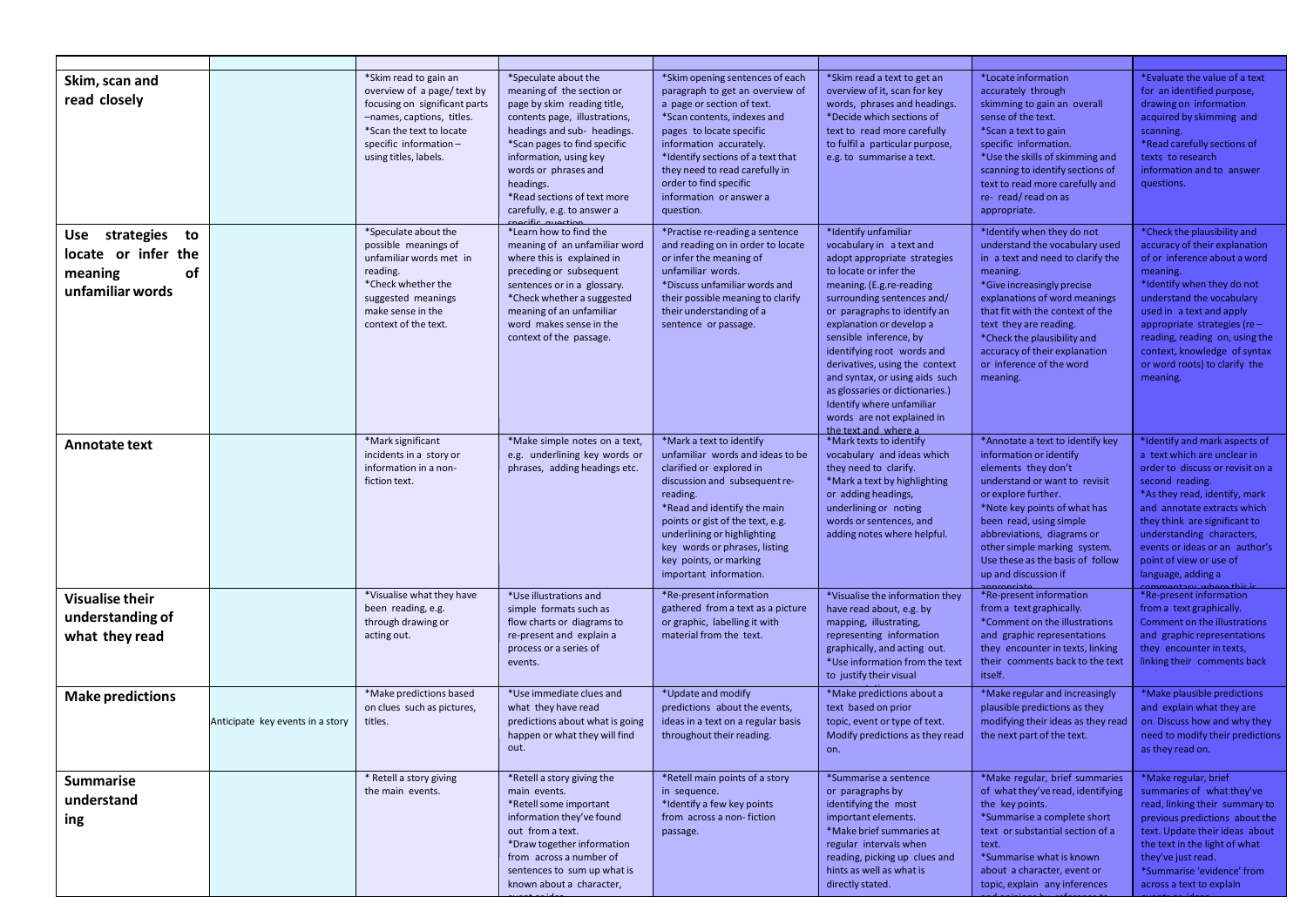|                                                                                                  |                                                                                                                                                                    |                                                                                                                                       |                                                                                    |                                                                                                                                                                                                                       |                                                                                                                                                                                                                                                                              | *Summarise their current<br>understanding about a<br>text at regular intervals.                                                                                                                                                                                                                   |
|--------------------------------------------------------------------------------------------------|--------------------------------------------------------------------------------------------------------------------------------------------------------------------|---------------------------------------------------------------------------------------------------------------------------------------|------------------------------------------------------------------------------------|-----------------------------------------------------------------------------------------------------------------------------------------------------------------------------------------------------------------------|------------------------------------------------------------------------------------------------------------------------------------------------------------------------------------------------------------------------------------------------------------------------------|---------------------------------------------------------------------------------------------------------------------------------------------------------------------------------------------------------------------------------------------------------------------------------------------------|
| <b>Adapt reading</b><br>strategies for<br>different purposes<br>or according to the<br>text type | *Listen to their own reading,<br>and that of others, and make<br>a sense check at regular<br>intervals, re- reading where<br>necessary to regain<br>understanding. | *Stop and think about what<br>they have read.<br>*Put what they've read or heard read, stop reading and take<br>into their own words. | *Identify where they don't<br>understand what they've<br>steps to fix the problem. | *Adapt reading strategies to<br>the different sorts of text<br>read, including IT texts, and<br>different purposes for<br>reading.<br>*Take steps to re-<br>establish<br>understanding when<br>comprehension is lost. | *Apply the range of reading<br>strategies to different reading<br>tasks or circumstances, e.g.<br>skimming a text to gain an<br>overview, slow careful reading<br>and re-reading to grapple with<br>the meaning of a poem,<br>presentation skills in order to<br>perform it. | *Make sensible decisions in<br>order to read most effectively<br>for a specific purpose, e.g.<br>knowing when it is useful to<br>gain an overview of a text and<br>how best to do it, or identify<br>which part of the text needs<br>to be read more carefully to<br>find particular information. |

# **Express, record and present their understanding**

|                                                                                                                               | <b>EYFS ELG</b>                                                                                                                                                             | Year 1                                                                                                                                                                                                                                                                                                                                            | Year 2                                                                                                                                                                                                                                                                                                                                                                                                                                                               | Year <sub>3</sub>                                                                                                                                                                                                                                                                                                                                                                                                                                                                                                                                                                  | Year 4                                                                                                                                                                                                                                                                                                                                                                                                                                                                              | Year 5                                                                                                                                                                                                                                                                                                                                                                                                                                                                                                                                                                                                                                                                                                                                                                                                                           | Year 6                                                                                                                                                                                                                                                                                                                                                                                                                                                                                                                                                                                                                                                                                                                                                                                                                                                       |
|-------------------------------------------------------------------------------------------------------------------------------|-----------------------------------------------------------------------------------------------------------------------------------------------------------------------------|---------------------------------------------------------------------------------------------------------------------------------------------------------------------------------------------------------------------------------------------------------------------------------------------------------------------------------------------------|----------------------------------------------------------------------------------------------------------------------------------------------------------------------------------------------------------------------------------------------------------------------------------------------------------------------------------------------------------------------------------------------------------------------------------------------------------------------|------------------------------------------------------------------------------------------------------------------------------------------------------------------------------------------------------------------------------------------------------------------------------------------------------------------------------------------------------------------------------------------------------------------------------------------------------------------------------------------------------------------------------------------------------------------------------------|-------------------------------------------------------------------------------------------------------------------------------------------------------------------------------------------------------------------------------------------------------------------------------------------------------------------------------------------------------------------------------------------------------------------------------------------------------------------------------------|----------------------------------------------------------------------------------------------------------------------------------------------------------------------------------------------------------------------------------------------------------------------------------------------------------------------------------------------------------------------------------------------------------------------------------------------------------------------------------------------------------------------------------------------------------------------------------------------------------------------------------------------------------------------------------------------------------------------------------------------------------------------------------------------------------------------------------|--------------------------------------------------------------------------------------------------------------------------------------------------------------------------------------------------------------------------------------------------------------------------------------------------------------------------------------------------------------------------------------------------------------------------------------------------------------------------------------------------------------------------------------------------------------------------------------------------------------------------------------------------------------------------------------------------------------------------------------------------------------------------------------------------------------------------------------------------------------|
| Develop and<br>express their<br>understanding<br><b>Answer questions</b><br>about a text and<br>record their<br>understanding | Offer explanations for why<br>things might happen,<br>making use of recently<br>introduced vocabulary from<br>stories, non-fiction, rhymes<br>and poems when<br>appropriate | *Discuss reasons why things<br>happen in the texts they<br>read or are read to them.<br>*Express their understanding<br>orally, and use words,<br>illustrations and given<br>formats to record their<br>understanding.<br>*Match events to characters<br>in narrative and detail and<br>information to objects or<br>topics in non-fiction texts. | *Discuss themes, plots, events<br>and characters, comparing<br>stories by the same and<br>different authors.<br>*Compare the information<br>given about topics in non-<br>fiction texts.<br>*Retrieve information from a<br>text and re-present it in a<br>variety of forms including by<br>matching and linking<br>information, ordering,<br>tabulating and copying.<br>different<br>formats<br>*Use<br>(matching, ordering etc.) to<br>answer questions on a text. | *Express ideas and give<br>opinions about stories and<br>poems, identifying specific<br>words and phrases to<br>support their ideas.<br>*Use simple graphics or<br>illustrations to record and<br>explain their understanding of<br>*Use different formats to<br>retrieve, record and explain<br>information about what they<br>have read in both fiction and<br>non-fiction texts, e.g. flow<br>charts, for and against<br>columns, matrices and charts of<br>significant information.<br>*Record their understanding<br>of a text in different ways,<br>ucina a rango of formate | *Understand and comment<br>on ideas introduced in a<br>passage or section they've<br>read, drawing on evidence<br>from the text to do so.<br>*Compare and contrast<br>justifying their<br>stories,<br>preferences and opinions.<br>*Retrieve and collect<br>information from different<br>sources and re- present it in<br>different forms, e.g. chart,<br>poster, diagram.<br>*Answer questions on a text<br>using different formats<br>(matching, ordering,<br>tabulating, etc.). | *Contribute to a discussion<br>where a group explore their<br>understanding of a topic raised<br>through reading.<br>*Discuss and comment on<br>texts, and present their ideas<br>in appropriate and helpful<br>formats, including<br>*Use different formats to<br>capture, record and explain<br>information about what they<br>have read, e.g. flow charts, for<br>and against columns, matrices<br>and charts of significant<br>information.<br>*Recognise different types of<br>comprehension questions<br>(retrieval/inferential) and<br>know whether the<br>information required to<br>answer will be explicitly stated<br>or implied in the text.<br>*Vary the reading strategies<br>they use to answer<br>questions, depending on the<br>different types asked.<br>*Answer questions by<br>explaining their ideas orally | *Contribute constructively to a<br>discussion about reading,<br>responding to and building on<br>the views of others.<br>*Comment critically, orally, in<br>writing and using graphics<br>where necessary to support<br>them, on the impact of books<br>*Record details retrieved from<br>the text about characters,<br>events and ideas, e.g. by<br>making a comparisons table,<br>true or false grid etc.<br>*Recognise different types of<br>comprehension questions<br>(retrieval/inferential) and<br>know whether the<br>information required for the<br>answer will be explicitly<br>stated or implied in the text.<br>*Vary the reading strategies<br>they use and mode of<br>answering according to what<br>is expected of them by the<br>question.<br>*Use confidently the different<br>formats (matching, ordering<br>etc.) to answer questions on |
| Justify their<br>ideas about a<br>text                                                                                        |                                                                                                                                                                             | *Answer simple questions<br>where they recall<br>information from a text.                                                                                                                                                                                                                                                                         | *Answer simple retrieval and<br>inference questions by<br>making a point and<br>supporting it with 'evidence'<br>from a text.                                                                                                                                                                                                                                                                                                                                        | *Re-read sections of texts<br>carefully to find 'evidence' to<br>support their ideas about a<br>text.<br>*Answer simple retrieval and<br>inference questions by                                                                                                                                                                                                                                                                                                                                                                                                                    | *Support their ideas about a<br>text by quoting or by<br>paraphrasing from it.<br>*Answer retrieval and<br>inferential questions both<br>orally and in writing, by                                                                                                                                                                                                                                                                                                                  | and in writing, including<br>*Evaluate a book or section<br>of it, referring to details and<br>examples in a text to back up<br>their judgement and support<br>their reasoning.<br>*Identify and summarise                                                                                                                                                                                                                                                                                                                                                                                                                                                                                                                                                                                                                       | a text.<br>*Identify material from texts<br>to support an argument, know<br>when it is useful to quote<br>directly, paraphrase or adapt.<br>*Identify and summarise<br>evidence from a text to                                                                                                                                                                                                                                                                                                                                                                                                                                                                                                                                                                                                                                                               |
|                                                                                                                               |                                                                                                                                                                             |                                                                                                                                                                                                                                                                                                                                                   |                                                                                                                                                                                                                                                                                                                                                                                                                                                                      | making a point and<br>supporting it with                                                                                                                                                                                                                                                                                                                                                                                                                                                                                                                                           | making a point, and<br>explaining it.                                                                                                                                                                                                                                                                                                                                                                                                                                               | evidence from a text to<br>support a hypothesis.                                                                                                                                                                                                                                                                                                                                                                                                                                                                                                                                                                                                                                                                                                                                                                                 | support a hypothesis.                                                                                                                                                                                                                                                                                                                                                                                                                                                                                                                                                                                                                                                                                                                                                                                                                                        |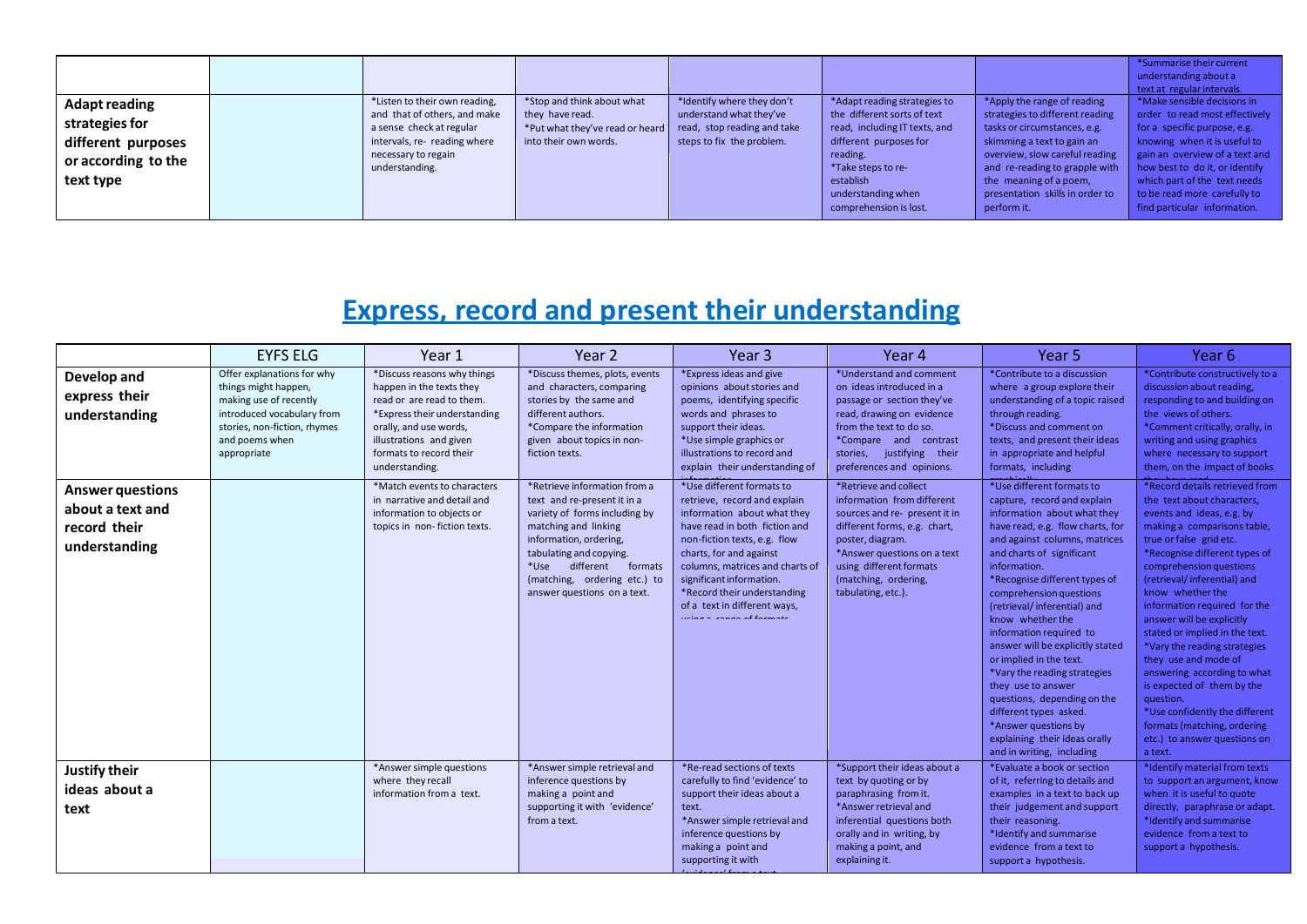| <b>Annotate the text</b><br>to support their<br>understanding                                                      | *Mark significant incidents<br>in a story or information in<br>a non-fiction text.                                                                                                              | *Make simple notes on a text,<br>e.g. underlining key words or<br>phrases, adding headings etc.                                                                                                                                                                                                                             | *Read and identify the<br>main points or gist of the<br>text, e.g. underlining or<br>highlighting key words or<br>phrases, listing key points,<br>or marking important<br>information.<br>*Mark a text to identify<br>unfamiliar words and ideas to<br>be clarified or explored in<br>discussion and subsequent re- | *Mark texts to identify<br>vocabulary and ideas which<br>they need to clarify.<br>*Mark a text by highlighting<br>or adding headings,<br>underlining or noting<br>words or sentences, and<br>adding notes where helpful.                                                                                  | *Annotate a text to identify<br>to identify key information<br>or identify elements they<br>don't understand or want<br>to revisit or explore further.<br>*Note key points of what has<br>been read, using simple<br>abbreviations, diagrams or<br>other simple marking system.<br>Use these as the basis of<br>follow up and discussion if | *Identify and mark aspects of<br>a text which are unclear in<br>order to discuss or revisit on<br>a second reading.<br>*As they read, identify, mark<br>and annotate extracts which<br>they think are significant to<br>understanding characters,<br>events or ideas or an author's<br>point of view or use of<br>language, adding a |
|--------------------------------------------------------------------------------------------------------------------|-------------------------------------------------------------------------------------------------------------------------------------------------------------------------------------------------|-----------------------------------------------------------------------------------------------------------------------------------------------------------------------------------------------------------------------------------------------------------------------------------------------------------------------------|---------------------------------------------------------------------------------------------------------------------------------------------------------------------------------------------------------------------------------------------------------------------------------------------------------------------|-----------------------------------------------------------------------------------------------------------------------------------------------------------------------------------------------------------------------------------------------------------------------------------------------------------|---------------------------------------------------------------------------------------------------------------------------------------------------------------------------------------------------------------------------------------------------------------------------------------------------------------------------------------------|--------------------------------------------------------------------------------------------------------------------------------------------------------------------------------------------------------------------------------------------------------------------------------------------------------------------------------------|
| <b>Demonstrate</b><br>understanding of<br>stories, poetry and<br>plays through<br>retelling and<br>reciting orally | *Retell stories and parts of<br>stories, using some of the<br>features of story language.<br>*Learn and recite simple<br>poems and rhymes, with<br>actions, and re- read them<br>from the text. | *Retell stories giving the<br>main points or events in<br>sequence and highlighting<br>significant moments or<br>incidents.<br>*Retell stories individually<br>and through role play in<br>groups, using dialogue and<br>narrative from the text.<br>*Learn, re-read and recite<br>favourite poems,<br>conveying meaning by | *Present stories, showing<br>awareness of the different<br>voices by dramatizing<br>readings, showing<br>differences between the<br>narrator and characters.<br>*Read, prepare and<br>present poems and<br>play scripts.                                                                                            | *Choose and prepare<br>stories, poems and play<br>scripts for performance,<br>identifying appropriate<br>expression, tone, volume<br>and use of voices and<br>other sounds.<br>*Rehearse and improve their<br>performance when reading<br>texts aloud, in order to<br>demonstrate their<br>understanding. | *Distinguish in reading aloud a<br>story, poem or play script,<br>between the narrator and<br>characters, and between<br>different characters.<br>*Read, rehearse, evaluate<br>and modify a performance<br>of a story, poem or play<br>script to convey meaning<br>and emotion.                                                             | *Read aloud different<br>texts, including poetry and<br>prose, discussing and<br>drawing out similarities<br>and relationships of<br>theme, format and<br>language.<br>*Read aloud to interpret<br>poems or stories where<br>meanings are conveyed<br>directly and implied, varying<br>the performance to convey                     |

# **Understanding the whole text**

|                                                                                                                                  | <b>EYFS ELG</b>                                                                                                                                                                                      | Year 1                                                                                                                                                                                                                                                                                                                        | Year 2                                                                                                                                                                                                                                                                                                                                                      | Year 3                                                                                                                                                                                                                                                                                                                                          | Year 4                                                                                                                                                                                                                                                                                                                    | Year 5                                                                                                                                                                                                                                                                                                                                                                                                                        | Year 6                                                                                                                                                                                                                                                                                                                                                                                                                                                                       |
|----------------------------------------------------------------------------------------------------------------------------------|------------------------------------------------------------------------------------------------------------------------------------------------------------------------------------------------------|-------------------------------------------------------------------------------------------------------------------------------------------------------------------------------------------------------------------------------------------------------------------------------------------------------------------------------|-------------------------------------------------------------------------------------------------------------------------------------------------------------------------------------------------------------------------------------------------------------------------------------------------------------------------------------------------------------|-------------------------------------------------------------------------------------------------------------------------------------------------------------------------------------------------------------------------------------------------------------------------------------------------------------------------------------------------|---------------------------------------------------------------------------------------------------------------------------------------------------------------------------------------------------------------------------------------------------------------------------------------------------------------------------|-------------------------------------------------------------------------------------------------------------------------------------------------------------------------------------------------------------------------------------------------------------------------------------------------------------------------------------------------------------------------------------------------------------------------------|------------------------------------------------------------------------------------------------------------------------------------------------------------------------------------------------------------------------------------------------------------------------------------------------------------------------------------------------------------------------------------------------------------------------------------------------------------------------------|
| <b>Identify main ideas</b><br>and themes in a<br>wide range of books<br>and understand how<br>these are developed<br>over a text | -Listen attentively and<br>respond to what they<br>hear with relevant<br>questions, comments,<br>actions when being read<br>to and during whole<br>class discussions and<br>small group interactions | *Pick out significant<br>events. incidents or<br>information that occur<br>through a text.<br>*Link familiar story themes to<br>their own experiences, e.g.<br>illness, getting lost, going<br>away.                                                                                                                          | *Discuss familiar story<br>themes that they have<br>read or heard.<br>*Give reasons why things<br>happen or change over the<br>course of a narrative.                                                                                                                                                                                                       | *Identify typical story themes,<br>e.g. trials and forfeits, good<br>and evil, weak over strong,<br>wise and foolish.<br>*Discuss how characters'<br>feelings, behaviour and<br>relationships change over a<br>text.                                                                                                                            | *Identify social, moral or<br>cultural issues or themes in<br>stories, e.g. the dilemmas<br>faced and dealt with by<br>characters or the moral of the<br>story.<br>*Link cause and<br>effect in narratives<br>and recounts.<br>*Explain how ideas are<br>developed in non-fiction<br>texts.                               | *Begin to distinguish between<br>plot events/ details and the<br>main themes in the texts they<br>read.<br>*Identify how ideas and<br>themes are explored and<br>developed over a text, e.g.<br>how a story opening can link<br>to its ending or how<br>characters change over a<br>narrative.<br>*Explain how a detailed<br>picture can emerge from a<br>non-fiction text by<br>examining different<br>aspects of the topic. | *Understand how a writer<br>develops themes, ideas or<br>points of view over a text.<br>*Identify how the narrative or<br>author's voice influences the<br>reader's point of view and<br>frames their understanding.<br>Discuss how this can change<br>over the course of a text.<br>*In non-fiction texts<br>distinguish between explicit<br>and implicit points of view<br>and discuss how the sense of<br>the writer can develop over a<br>text, e.g. in autobiographies. |
| <b>Identify how</b><br>structure and<br>presentation<br>contribute to<br>meaning                                                 |                                                                                                                                                                                                      | *Identify and compare basic<br>story elements, e.g.<br>beginnings and endings in<br>different stories.<br>*Note some of the features of<br>non-fiction texts, including<br>layout, contents, use of<br>pictures, illustrations and<br>diagrams.<br>*Recite poems with<br>predictable and repeating<br>patterns, extending and | *Identify and discuss story<br>elements such as setting,<br>events, characters, and the<br>way that problems develop<br>and get resolved.<br>*Explain organisational<br>features of texts, including<br>alphabetical order layout,<br>diagrams, captions, hyperlinks<br>and bullet points.<br>*Identify and discuss patterns<br>of rhythm, rhyme, and other | *Investigate the features of<br>traditional stories - openings<br>and endings, how events<br>and new characters are<br>introduced, how problems<br>are resolved.<br>*Explain how the<br>organisational features of<br>non-fiction texts support the<br>reader in finding information<br>or researching a topic.<br>*Distinguish between rhyming | *Explore narrative order<br>(introduction, build up,<br>crisis, resolution, and<br>conclusion) and how<br>scenes are built up and<br>concluded through<br>description, action and<br>dialogue.<br>*Identify the main features of<br>non-fiction texts (both print<br>and computer based)<br>including headings, captions, | *Compare the structure of<br>different stories to discover<br>how they differ in pace,<br>build up, sequence,<br>complication and<br>resolution.<br>*Identify the features of<br>different non-fiction text,<br>including content, structure,<br>vocabulary, style, layout and<br>purpose, e.g. recounts,<br>instructions, explanations,                                                                                      | *Understand aspects of<br>narrative structure, e.g. how<br>paragraphs build up a<br>narrative, how chapters or<br>paragraphs are linked<br>together.<br>*Understand how writers use<br>the features and structure of<br>information texts to help<br>convey their ideas or<br>information.<br>*Analyse how the structure                                                                                                                                                     |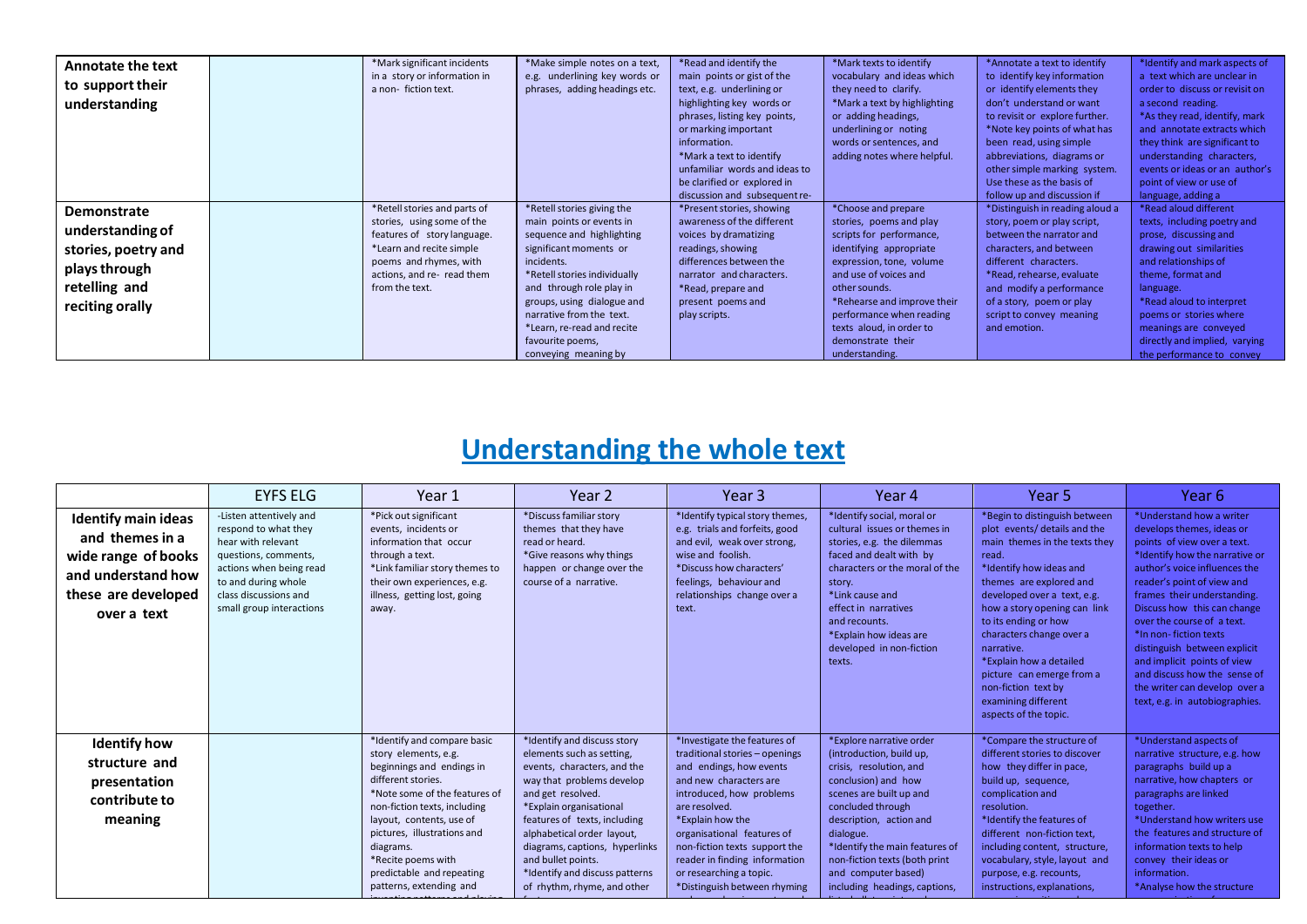|                                                              |                                                                                                                                                       | which influence the sound<br>of a poem.                                                                                                                                                                                       | on the impact of the poem's<br>layout.                                                                                                                          | support the reader in<br>gaining information<br>efficiently.<br>*Identify different patterns<br>of rhyme and verse in<br>poetry, e.g. choruses,<br>rhyming couplets,                                                                                                                          | *Read poems by significant<br>poets and identify what is<br>distinctive about the style or<br>presentation of their poems.                                                                                                                                                                                                                         | the expression of moods,<br>feelings and attitudes.                                                                                                                                                                                                                                                                                                                                                                                                                                |
|--------------------------------------------------------------|-------------------------------------------------------------------------------------------------------------------------------------------------------|-------------------------------------------------------------------------------------------------------------------------------------------------------------------------------------------------------------------------------|-----------------------------------------------------------------------------------------------------------------------------------------------------------------|-----------------------------------------------------------------------------------------------------------------------------------------------------------------------------------------------------------------------------------------------------------------------------------------------|----------------------------------------------------------------------------------------------------------------------------------------------------------------------------------------------------------------------------------------------------------------------------------------------------------------------------------------------------|------------------------------------------------------------------------------------------------------------------------------------------------------------------------------------------------------------------------------------------------------------------------------------------------------------------------------------------------------------------------------------------------------------------------------------------------------------------------------------|
| <b>Make</b><br>comparisons within<br>and across texts        | *Discuss and compare<br>events or topics they have<br>read about or have listened<br>to.                                                              | *Identify, collect<br>and<br>compare common themes<br>in stories and poems.<br>*Make comparisons of<br>characters and events in<br>narratives.<br>*Compare the information<br>about different topics in<br>non-fiction texts. | *Make comparisons between<br>events in narrative or<br>information texts on the<br>same topic or theme.<br>*Compare and contrast<br>writing by the same author. | *Collect information to<br>compare and contrast events,<br>characters or ideas.<br>*Compare and contrast books<br>and poems on similar themes.                                                                                                                                                | *Make comparisons between<br>the ways that different<br>characters or events are<br>presented.<br>*Compare the way that ideas<br>or themes are presented in<br>different texts or in different<br>versions (including in other<br>media, e.g. film) of the same<br>text.                                                                           | *Make comparisons and<br>draw contrasts between<br>different elements of a<br>text and across texts.<br>*Compare and contrast the<br>work of a single author.<br>*Investigate different<br>versions of the same story or<br>different books on the same<br>topic, identifying similarities                                                                                                                                                                                         |
| <b>Identify how</b><br>language<br>contributes to<br>meaning | *Explore the effect of patterns<br>of language and repeated<br>words and phrases.<br>*Identify and discuss some<br>key elements of story<br>language. | *Speculate about why an<br>author might have chosen a<br>particular word and the<br>effect they were wanting to<br>achieve, e.g. by considering<br>alternative synonyms that<br>might have been used.                         | *Discuss authors' choice of<br>words and phrases that<br>describe and create impact,<br>e.g. adjectives and expressive<br>verbs.                                | *Understand how writers use<br>figurative and expressive<br>language to create images<br>and atmosphere,<br>e.g. to create moods,<br>arouse expectations, build<br>tension, describe attitudes<br>or emotions.<br>*Discuss the meaning of<br>similes and other<br>comparisons they have read. | *Discuss the meaning of<br>figurative language<br>(metaphors and similes) and<br>idiomatic words and phrases<br>used in a text, beginning to<br>explain the purpose and<br>impact of such choices.<br>*Investigate how writers use<br>words and phrases for effect,<br>e.g. to persuade, to convey<br>feelings, to entice a reader to<br>continue. | *Identify and discuss idiomatic<br>phrases, expressions and<br>comparisons (metaphors,<br>similes and embedded<br>metaphors) met in texts, using<br>an appropriate technical<br>vocabulary.<br>*Consider how authors have<br>introduced and extended<br>ideas about characters.<br>events or topics through the<br>language choices and the way<br>they have developed them.<br>*Comment critically on<br>how a writer uses<br>language to imply ideas,<br>attitudes and points of |
| <b>Evaluate the text</b>                                     | *Talk about aspects of the<br>text that they like.                                                                                                    | *Explain why they like a<br>particular text.                                                                                                                                                                                  | *Say why they prefer one<br>text to another.<br>*Begin to identify why one<br>non-fiction text is more<br>useful than another,<br>according to their purpose.   | *Identify aspects or features<br>that make a text<br>entertaining, informative or<br>useful.                                                                                                                                                                                                  | *Analyse the features of<br>engaging or useful texts e.g.<br>effective openings or endings,<br>the presentation and<br>resolution of problems (in<br>narratives), clarity and<br>enthusiasm for a topic in non-<br>fiction.                                                                                                                        | *Identify the features that<br>make some texts more<br>effective than others.                                                                                                                                                                                                                                                                                                                                                                                                      |

#### **Retrieve information from texts**

|                  | <b>EYFS ELG</b>               | Year 1                        | Year 2                        | Year 3                        | Year 4                    | Year 5                        | Year 6                      |
|------------------|-------------------------------|-------------------------------|-------------------------------|-------------------------------|---------------------------|-------------------------------|-----------------------------|
| Retrieve         | -Read aloud simple sentences  | *Discuss characters'          | *Identify what is known for   | *Locate, retrieve and collect | *Identify and discuss key | *Establish what is known      | *Use evidence from across a |
|                  | and books that are consistent | appearance, behaviour and     | certain from the text about   | information from texts about  | sentences and words in    | about characters, events      | text to explain events or   |
| information from | with their phonic knowledge,  | the events that happen to     | characters, places and        | significant or important      | texts which convey        | and ideas in narrative and    | ideas.                      |
| texts            | including some common         | them, using details from the  | events in narrative and       | elements or aspects (e.g.     | important information     | non-fiction texts, retrieving | *Identify similarities and  |
|                  | exception words               | text.                         | about different topics in     | characters, events, topics).  | about characters, places, | details and examples from     | differences between         |
|                  |                               | *Find specific information in | non-fiction.                  | *Take information from        | events, objects or ideas. | the text to back up their     | characters, places, events, |
|                  |                               | simple texts they've read or  | *Give reasons why things      | diagrams, flow charts and     | *Pick out key sentences   | understanding or argument.    | objects and ideas in texts. |
|                  |                               | that has been read to them.   | happen where this is directly | forms where it is presented   | and phrases that convey   | *Locate information           |                             |
|                  |                               |                               | explained in the text.        | graphically.                  | important information.    | confidently and efficiently,  |                             |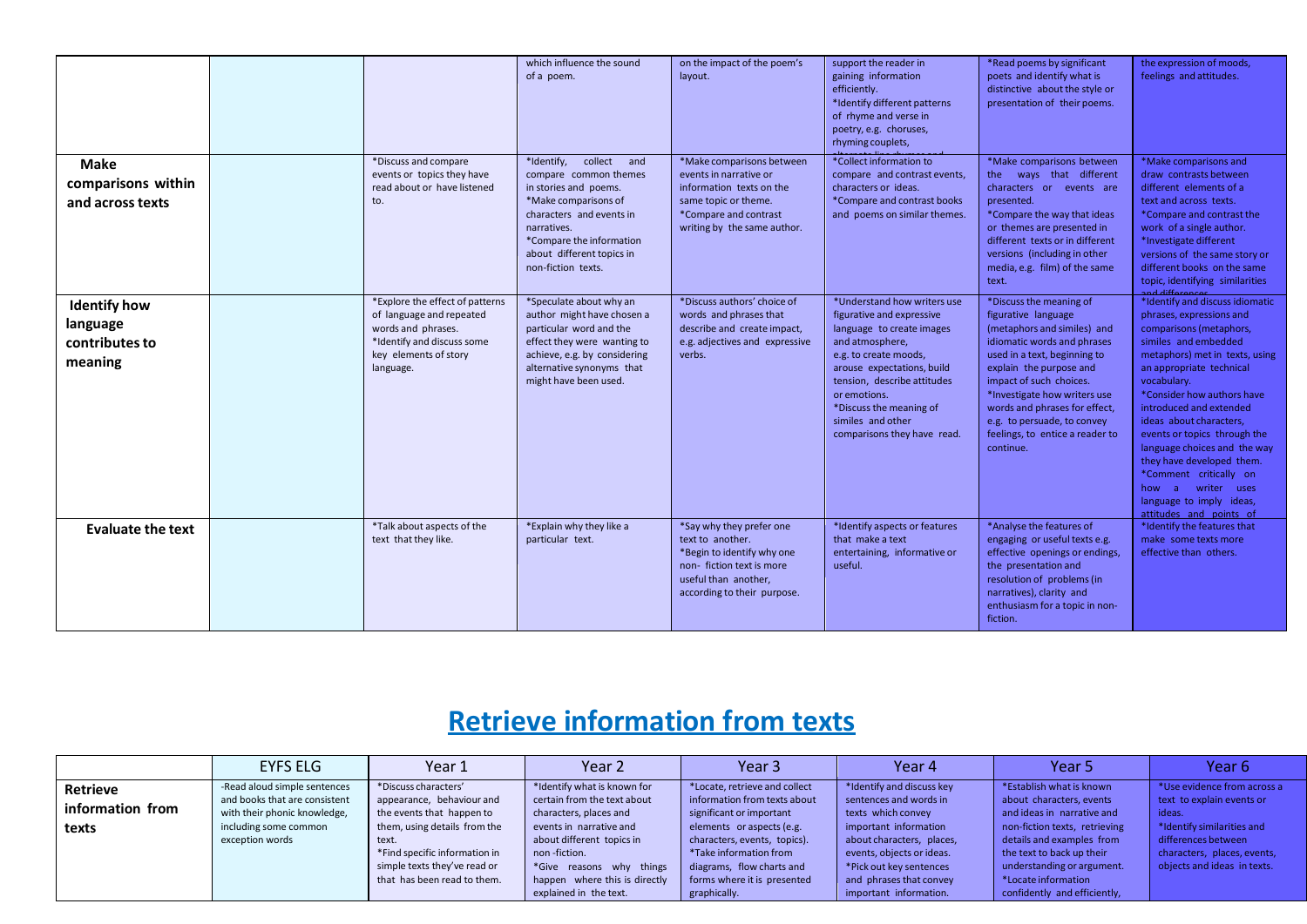|                                                                                                         | -Use and understand<br>recently , introduced<br>vocabulary during<br>discussion about stories,<br>non-fiction, rhymes and<br>poems and during role play | *Find information in a text<br>about an event, character or<br>topic.                                                           | *Locate information using<br>contents, index, sub-<br>headings, page numbers<br>etc.<br>*Express and record their<br>understanding of information<br>orally, using simple graphics<br>or in writing. | *Express and record their<br>understanding of information<br>orally, using simple graphics<br>or in writing.                                                                                                                          | *Take information from<br>diagrams, flow charts and<br>forms where it is presented<br>graphically.                                                                                                                                                                                                                                                                  | of features of the information<br>text being read, including<br>information presented<br>graphically.                                                                                                                          | *Retrieve information from<br>texts and evaluate its<br>reliability and usefulness.                                                                                                                                                                                                                                  |
|---------------------------------------------------------------------------------------------------------|---------------------------------------------------------------------------------------------------------------------------------------------------------|---------------------------------------------------------------------------------------------------------------------------------|------------------------------------------------------------------------------------------------------------------------------------------------------------------------------------------------------|---------------------------------------------------------------------------------------------------------------------------------------------------------------------------------------------------------------------------------------|---------------------------------------------------------------------------------------------------------------------------------------------------------------------------------------------------------------------------------------------------------------------------------------------------------------------------------------------------------------------|--------------------------------------------------------------------------------------------------------------------------------------------------------------------------------------------------------------------------------|----------------------------------------------------------------------------------------------------------------------------------------------------------------------------------------------------------------------------------------------------------------------------------------------------------------------|
| <b>Retrieve the</b><br>meaning of<br>unfamiliar<br>vocabulary where<br>this is explained in<br>the text |                                                                                                                                                         | *Identify new or unfamiliar<br>words that they meet in<br>reading.<br>*Explain the meaning of the<br>words they meet in a text. | *Learn to read on and re-<br>read sentences to find the<br>meaning of unfamiliar words<br>which are explained in the<br>text.                                                                        | *Practise re-reading a<br>sentence and reading on in<br>order to locate the meaning<br>of unfamiliar words.<br>*Discuss unfamiliar words<br>and their possible meaning<br>to clarify their understanding<br>of a sentence or passage. | *Decide where unfamiliar<br>words are explained in the<br>text or where they need to<br>use a dictionary or glossary<br>to find a word meaning.<br>*Identify unfamiliar<br>vocabulary in a text and<br>adopt appropriate strategies<br>to locate the meaning,<br>including re-reading<br>surrounding sentences and/<br>or paragraphs to identify an<br>explanation. | *Use a range of strategies,<br>including the context and<br>where necessary a<br>dictionary, to make sense of<br>the words used in a text.<br>Explain the meaning of words<br>used in a text.                                  | *Apply appropriate strategies<br>(re-reading, reading on,<br>visualising, word knowledge,<br>syntax) in order to find the<br>meaning of unfamiliar<br>vocabulary met in<br>independent reading. Check<br>the plausibility and accuracy<br>of their suggestions.                                                      |
| <b>Identify how</b><br>language, structure<br>and presentation<br>contribute to<br>meaning              |                                                                                                                                                         | *Notice how<br>information is<br>presented.                                                                                     | *Notice how information is<br>presented across a range of<br>texts.                                                                                                                                  | *Notice how information is<br>presented and organised<br>across a range of texts.                                                                                                                                                     | *Use knowledge of different<br>organisational features of<br>texts to find information<br>effectively.                                                                                                                                                                                                                                                              | *Use knowledge of different<br>organisational features of<br>texts to find information<br>effectively.<br>Comment on how<br>information is presented on<br>the page.                                                           | *Use knowledge of different<br>organisational features of<br>texts to find information<br>effectively.<br>*Identify and explain how<br>complicated information is<br>presented on the page to<br>make reading easier.                                                                                                |
| Ask retrieval<br>questions about a<br>text                                                              |                                                                                                                                                         | *Ask questions to understand<br>what has happened in stories<br>they have read or been read<br>to them.                         | *Ask what, where, and when<br>questions about a text to<br>support and develop their<br>understanding.                                                                                               | *Clarify their understanding<br>of events, ideas and topics<br>by asking questions about<br>them.                                                                                                                                     | *Identify elements of a text<br>which they do not<br>understand and ask<br>questions about it.                                                                                                                                                                                                                                                                      | *Ask questions to clarify their<br>understanding of words,<br>phrases, events and ideas in<br>different texts.                                                                                                                 | *Ask questions to clarify their<br>understanding of words,<br>phrases, events and ideas in<br>different texts.                                                                                                                                                                                                       |
| <b>Distinguish between</b><br>fact and opinion<br>(Years 5/6 only)                                      |                                                                                                                                                         |                                                                                                                                 |                                                                                                                                                                                                      |                                                                                                                                                                                                                                       |                                                                                                                                                                                                                                                                                                                                                                     | *In persuasive writing and<br>other texts investigate how<br>language is used to present<br>opinion.<br>Distinguish between fact,<br>opinion and fiction in<br>different texts, e.g.<br>biography, autobiography,<br>argument. | *In autobiography and<br>biographical writing, and in<br>texts written for mixed<br>purposes (e.g. leaflets that are<br>both information giving and<br>persuasive), distinguish<br>between fact, opinion and<br>fiction.<br>*In non-fiction texts<br>distinguish between<br>explicit and implicit points<br>of view. |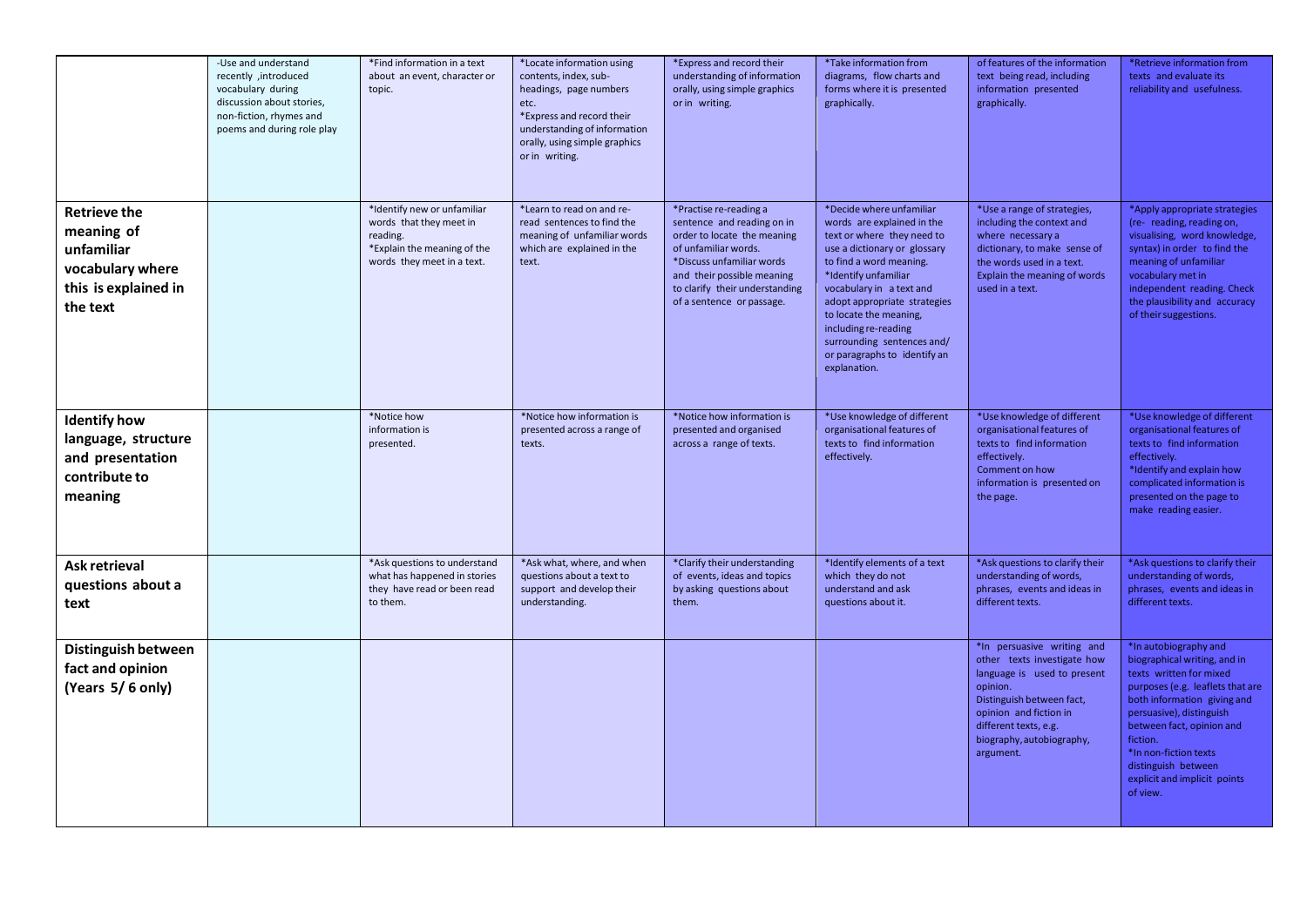# **Inferential understanding**

|                                             | <b>EYFS ELG</b> | Year 1                                                                                                                                                                                                   | Year <sub>2</sub>                                                                                                           | Year <sub>3</sub>                                                                                                                                                                | Year 4                                                                                            | Year 5                                                                                                                                                    | Year 6                                                                                                                                                                                                                            |
|---------------------------------------------|-----------------|----------------------------------------------------------------------------------------------------------------------------------------------------------------------------------------------------------|-----------------------------------------------------------------------------------------------------------------------------|----------------------------------------------------------------------------------------------------------------------------------------------------------------------------------|---------------------------------------------------------------------------------------------------|-----------------------------------------------------------------------------------------------------------------------------------------------------------|-----------------------------------------------------------------------------------------------------------------------------------------------------------------------------------------------------------------------------------|
| Infer from what<br>characters say and<br>do |                 | *Speculate about characters<br>from what they say and do,<br>e.g. when role playing parts<br>or reading aloud.<br>*Discuss what is suggested<br>about a character from the<br>way or how he/ she speaks. | *Make inferences about<br>characters from what they say<br>and do, focusing on important<br>moments in a text.              | *Understand how what a<br>character says or does<br>impacts on other characters,<br>or on the events described in<br>the narrative.<br>Infer characters' feelings in<br>fiction. | *Deduce the reasons for the<br>way that characters behave<br>from scenes across a short<br>story. | *Understand what is<br>implied about characters<br>and make judgements<br>about their motivations<br>and attitudes from the<br>dialogue and descriptions. | *Understand what is implied<br>about characters through the<br>way they are presented,<br>including through the use of<br>a narrator or narrative voice,<br>explaining how this<br>influences the readers' view<br>of characters. |
| <b>Predict what</b><br>might happen         |                 | *Use titles, cover pages,<br>pictures and opening<br>sections of texts to predict<br>the content of unfamiliar<br>stories and non-fiction texts.                                                         | *Make plausible predictions<br>showing an understanding of<br>the ideas, events or<br>characters they are reading<br>about. | *Predict from what they have<br>read or had read to them how<br>incidents, events, ideas or<br>topics will develop or be<br>concluded.                                           | *Use information about<br>characters to make<br>plausible predictions<br>about their actions.     | *Learn to anticipate events<br>based on their own<br>experience, what has been<br>read so far and knowledge of<br>other similar texts.                    | *Make predictions, discussing<br>the reasoning behind them,<br>drawing on their knowledge<br>of the world, from reading<br>other similar texts                                                                                    |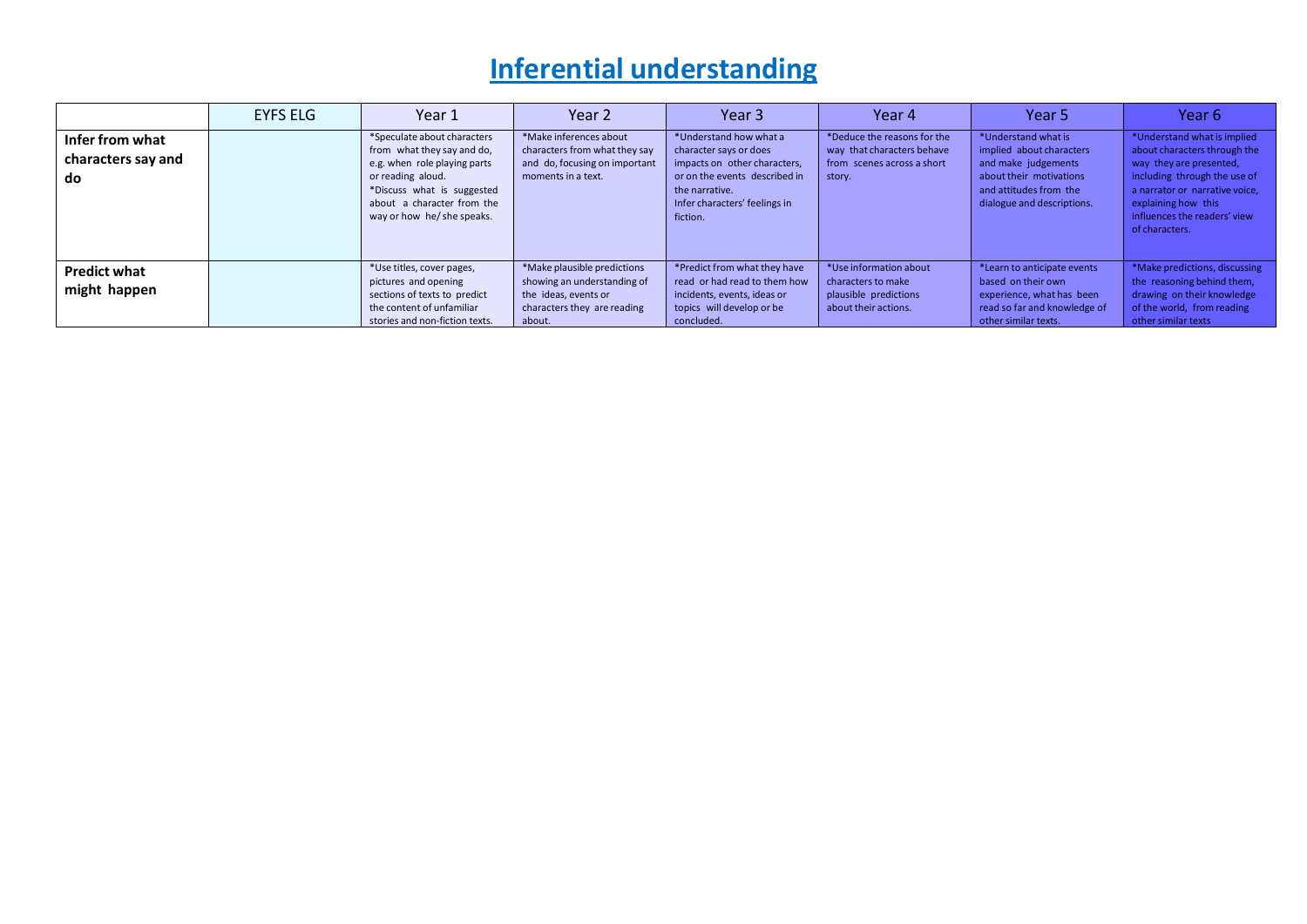|                                                                                                                                        |                                                                                                             |                                                                                                                                                           |                                                                                                                                                                                                                                                                                                                                                                           |                                                                                                                                                                                                                                                                                                                                                                                          | *Discuss the plausibility of<br>their predictions and the<br>reason for them.                                                                                                                                                                                                                                                                                                                                                                                                                                                               | and what they read earlier in<br>the text.<br>*Compare their predictions<br>with the events that<br>occurred and consider why<br>their predictions were<br>accurate, plausible, or off                                                                                                                                                                                                                                                                                                         |
|----------------------------------------------------------------------------------------------------------------------------------------|-------------------------------------------------------------------------------------------------------------|-----------------------------------------------------------------------------------------------------------------------------------------------------------|---------------------------------------------------------------------------------------------------------------------------------------------------------------------------------------------------------------------------------------------------------------------------------------------------------------------------------------------------------------------------|------------------------------------------------------------------------------------------------------------------------------------------------------------------------------------------------------------------------------------------------------------------------------------------------------------------------------------------------------------------------------------------|---------------------------------------------------------------------------------------------------------------------------------------------------------------------------------------------------------------------------------------------------------------------------------------------------------------------------------------------------------------------------------------------------------------------------------------------------------------------------------------------------------------------------------------------|------------------------------------------------------------------------------------------------------------------------------------------------------------------------------------------------------------------------------------------------------------------------------------------------------------------------------------------------------------------------------------------------------------------------------------------------------------------------------------------------|
| <b>Identify how language</b><br>contribute(s) to<br>meaning: How<br>meaning is<br>conveyed through<br>the writer's language<br>choices | the effect of<br>*Explore<br>language or<br>patterned<br>repeated words and phrases<br>in familiar stories. | *Investigate traditional story<br>language, e.g. story openers<br>and endings, scene openers,<br>language which signals a time<br>shift or magical event. | *Discuss the language used to<br>create significant aspects of a<br>text,<br>e.g. opening, build up,<br>atmosphere, and how a<br>writer implies as well as<br>tells.                                                                                                                                                                                                      | *Understand how writers use<br>figurative and expressive<br>language to hint at and<br>suggest ideas and information<br>in order to capture interest,<br>e.g. how they use language to<br>set scenes, or create moods,<br>arouse expectations, build<br>tension, describe attitudes or<br>emotions.<br>*Discuss the meaning of<br>similes and other<br>comparisons that they read        | *Identify and discuss idiomatic<br>phrases, expressions and<br>comparisons (metaphors,<br>similes and embedded<br>metaphors) met in texts,<br>considering why authors<br>might have used them.<br>*Consider the language used<br>in a text and pick up the<br>implications and<br>associations being made by<br>the writer.                                                                                                                                                                                                                 | *Identify the hints and<br>suggestions that writers make<br>through their choices of<br>words and phrases and the<br>associations these evoke,<br>e.g. about characters, events<br>or ideas.                                                                                                                                                                                                                                                                                                   |
| Ask<br>inferential<br>questions                                                                                                        | *Ask questions to explore<br>what characters say and<br>do.                                                 | *Ask questions to understand<br>more about characters and<br>events in narrative or the<br>topic in non-fiction.                                          | *Ask questions to develop<br>understanding of<br>characters' feelings and<br>actions, or to understand<br>significant details about a<br>topic.                                                                                                                                                                                                                           | *Ask questions to clarify their<br>understanding of what is<br>implied about main ideas,<br>themes and events in texts<br>they have read.                                                                                                                                                                                                                                                | *Recognise where they<br>don't understand why<br>something happens in a<br>text and ask questions to<br>clarify their<br>understanding.                                                                                                                                                                                                                                                                                                                                                                                                     | *Ask questions to clarify<br>and explore their<br>understanding of what is<br>implied in the text.                                                                                                                                                                                                                                                                                                                                                                                             |
| <b>Adapt reading</b><br>strategies in order<br>to make<br>inferences                                                                   | *Link what they are<br>reading to their own<br>experience.                                                  | *Talk around a topic<br>prior to reading.<br>*Re-read sections of texts<br>carefully to find answers to<br>questions about characters<br>and events.      | *Link what they read to<br>their knowledge and<br>experience of a topic and<br>to their knowledge of<br>similar texts.<br>*Make regular predictions and<br>brief summaries as they read,<br>thinking about the clues and<br>hints they've picked up, as<br>well as what is directly stated.<br>*Re-read sections of<br>texts carefully to check<br>their ideas, about the | *Link what they are reading<br>to prior knowledge and<br>experience and to their<br>knowledge of similar texts.<br>*Make predictions and<br>brief summaries at<br>regular intervals when<br>reading.<br>*Think about what they've<br>read, re-read sections of texts<br>carefully to find 'evidence' to<br>support their speculations<br>and interpretation of<br>characters and events. | *Link what they read to what<br>they know (prior knowledge<br>and experience), their<br>knowledge of texts, and to<br>what they have read in<br>previous sections, to make<br>inferences and deductions.<br>*Know how to gain a rapid<br>overview of a text, e.g. by<br>skimming and scanning, and<br>how and when to read<br>slowly and carefully.<br>*Build 'thinking time' into their<br>reading, identifying questions<br>that they want answered.<br>*Summarise their current<br>understanding at regular<br>intervals when reading an | *Link what they have just<br>read to what they know<br>(prior knowledge and<br>experience), their knowledge<br>of texts, and what they have<br>read in previous sections, to<br>make inferences and<br>deductions.<br>*Know how to gain a rapid<br>overview of a text, e.g. by<br>skimming and scanning and<br>how and when to read<br>slowly and carefully.<br>*Build 'thinking time' into<br>their reading, identifying<br>questions that they want<br>answered.<br>*Summarise their current |

### **Reading to find out**

|                                                | EYFS ELG | Year 1                                                      | Year 2                                                    | Year 3                                                    | Year 4                                                   | Year 5                                                 | Year 6                                                  |
|------------------------------------------------|----------|-------------------------------------------------------------|-----------------------------------------------------------|-----------------------------------------------------------|----------------------------------------------------------|--------------------------------------------------------|---------------------------------------------------------|
| <b>Retrieve and record</b><br>information from |          | *Find information in a text<br>about an event, character or | *Locate information using<br>title, contents, index, page | *Take information from<br>diagrams, flow charts and       | *Pick out key sentences<br>and phrases that convey       | *Locate information<br>confidently and efficiently,    | *Evaluate texts for their<br>reliability and usefulness |
| non- fiction texts                             |          | topic.                                                      | numbers, illustrations,<br>headings, sub-headings         | forms where it is presented<br>graphically.               | important information.<br>*Take information from         | using the full range of<br>features of the information | when researching a topic.<br>*Record important          |
|                                                |          |                                                             | etc.<br>*Express and record their                         | *Express and record their<br>understanding of information | diagrams, flow charts and<br>forms where it is presented | text being read, including<br>information presented    | details retrieved from a<br>text using an               |
|                                                |          |                                                             | understanding of<br>information                           | orally, using simple graphics,<br>or in writing.          | graphically.                                             | graphically.<br>*Use different formats to              | appropriate format, e.g.<br>by making a comparisons     |